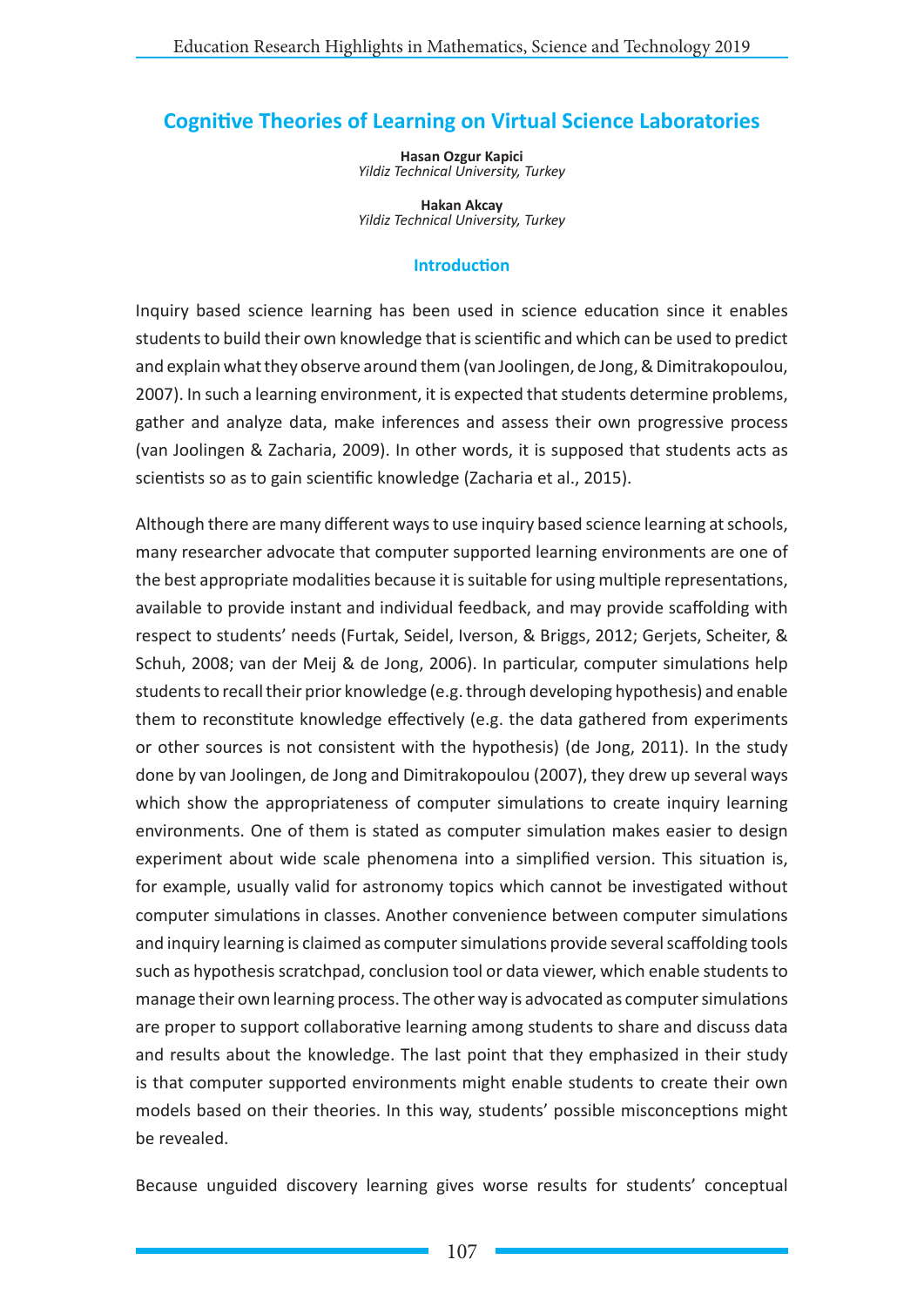understanding than even direct instruction (Lazonder, 2014), computer supported inquiry learning requires guidance for students. For example, some studies (e.g. de Jong & Van Joolingen, 1998; Mulder, Lazonder, & de Jong, 2011) show that students have trouble while developing hypothesis, designing experiment and collecting data. There are also recent meta-synthesis studies (e.g. Alfieri, Brooks, Aldrich, & Tenenbaum, 2011; Furtak et al., 2012; Minner, Levy, & Century, 2010; Lazonder & Harmsen, 2016) which show that guided inquiry learning is more effective than unguided inquiry learning and direct instruction (de Jong & Lazonder, 2014). However, there is a discussion about amount of guidance and when it should be given to students (Lazonder, 2014). One of the two main perspectives claims that students should have all relevant knowledge and skills before designing and implementing their own experiments by themselves (Kirschner, Sweller, & Clark, 2006). The other view advocates that information (support) should be provided *just-in-time* or *on-demand basis* while students are in inquiry based learning process (Hmelo-Silver, Duncan, & Chinn, 2007). The help served for students may be into form of cognitive tools or scaffolds for computer supported learning environments (van Joolingen et al., 2007). De Jong and Lazonder (2014) categorize the types of support into six different forms. One of the support forms is called as *process constraints*, which aims that to diminish the complexity of the learning environment by limiting the number of options for students to deal (de Jong & Lazonder, 2014). This type of guidance can be used when students have fundamental inquiry skills and able to apply those through the investigations but have insufficient experience to use them for more demanding circumstances (de Jong & Lazonder, 2014). Another form of support is called as *performance dashboard*, which provides data about students' learning process' progress for students and also gives data about gained knowledge by students (de Jong & Lazonder, 2014). This type of support enables students to understand about their own learning process and learning outcomes. The other guidance type is *prompts*, which act as reminder for students to fulfill the learning task (de Jong & Lazonder, 2014). It is mainly used when students have related skills but may not use them by themselves. *Heuristics* are another type of guidance in computer supported learning environments. It is similar to prompts but more specific since they provide suggestions about how to perform particular action (de Jong & Lazonder, 2014). They are used when students have no knowledge about when and how to continue their task. Another support type is known as *scaffolds*. They act as components of learning process and are used when the task is so complicated or when students lack of competence to handle with the learning process (de Jong & Lazonder, 2014). Last type of support defined by de Jong and Lazonder (2014) is that *direct presentation of information*. Although this type of support contradicts with nature of inquiry based learning, it is used when students have lack of prior knowledge or they are unable to do the main task (de Jong & Lazonder, 2014).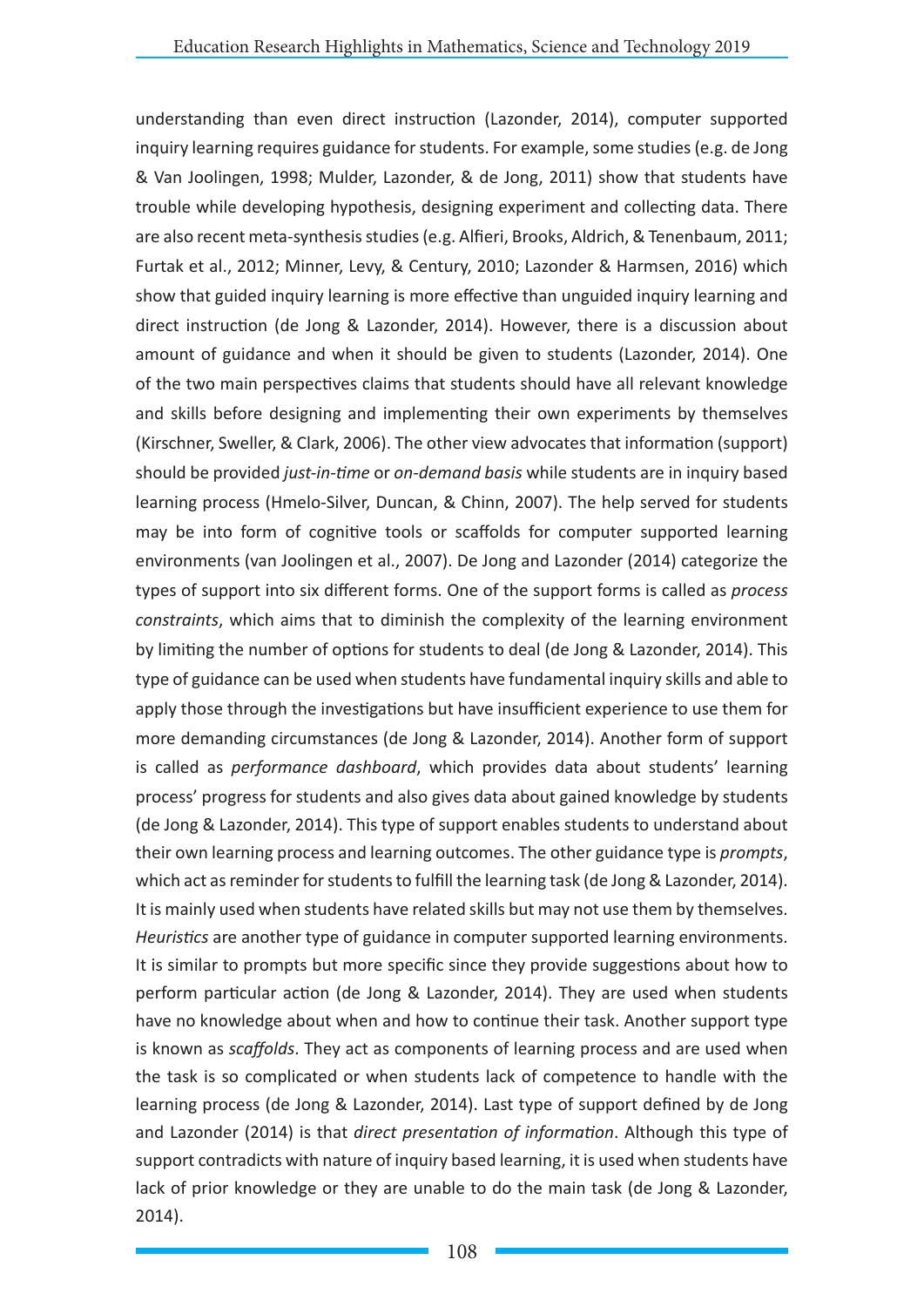There is no certain conclusion about the relation between types of guidance and students' level or age. In other words, it has been discussing that effectiveness of guidance types in inquiry based learning environment with respect to education and age levels. Based on the literature, de Jong and Lazonder (2014) advocate that more open types of guidance are more suitable for older students.

Another topic about guidance types is that whether supportive tools might be used in a combination form such as prompts and scaffolds together or they should be used alone. There are also contradictive results about this issue in the related literature. Some studies (e.g. Fund, 2007; Zhang, Chen, Sun, & Reid, 2004) concluded that the more guidance students received the higher scores in their posttest scores (de Jong & Lazonder, 2014). Some other studies (e.g. Eckhardt, Urhahne, Conrad, & Harms, 2013) reached totally opposite results, in which the group who received the combined guidance types had lower posttest scores (de Jong & Lazonder, 2014).

As a conclusion, it can be said that guided inquiry learning is more effective than unguided one but there is still uncertainty about the amount and types of guidance in order to support students. These (amount and types of guidance) might be different based on the students' age and education level.

### **Go-Lab as an Inquiry-Based Learning Environment**

Go-Lab is a research project funded by the European Commission and provides online science laboratories for inquiry learning. Go-Lab platform consists of three main parts, which are online laboratories, applications, and inquiry learning spaces. Firstly, there are two kinds of online laboratories in the platform, one of which is remote laboratories and the other one is virtual laboratories. In remote laboratories, students are able to reach real laboratory setup, real location and materials from their own places. In the virtual laboratories, laboratories are simulated versions of real laboratories. There are more than 750 remote and virtual laboratories in the platform about physics, chemistry, biology, astronomy, technology, engineering, environmental education, astronomy, earth sciences, and mathematics. For example, in the Figure 1, some views of the virtual electrical circuit laboratory are shown. Students are able to create their own circuits and can do measurements on it. The virtual laboratory involves resistors, bulbs, power supplies and batteries and switches. In addition to these, it is possible to add ammeter, voltmeter and ohmmeter into the circuits.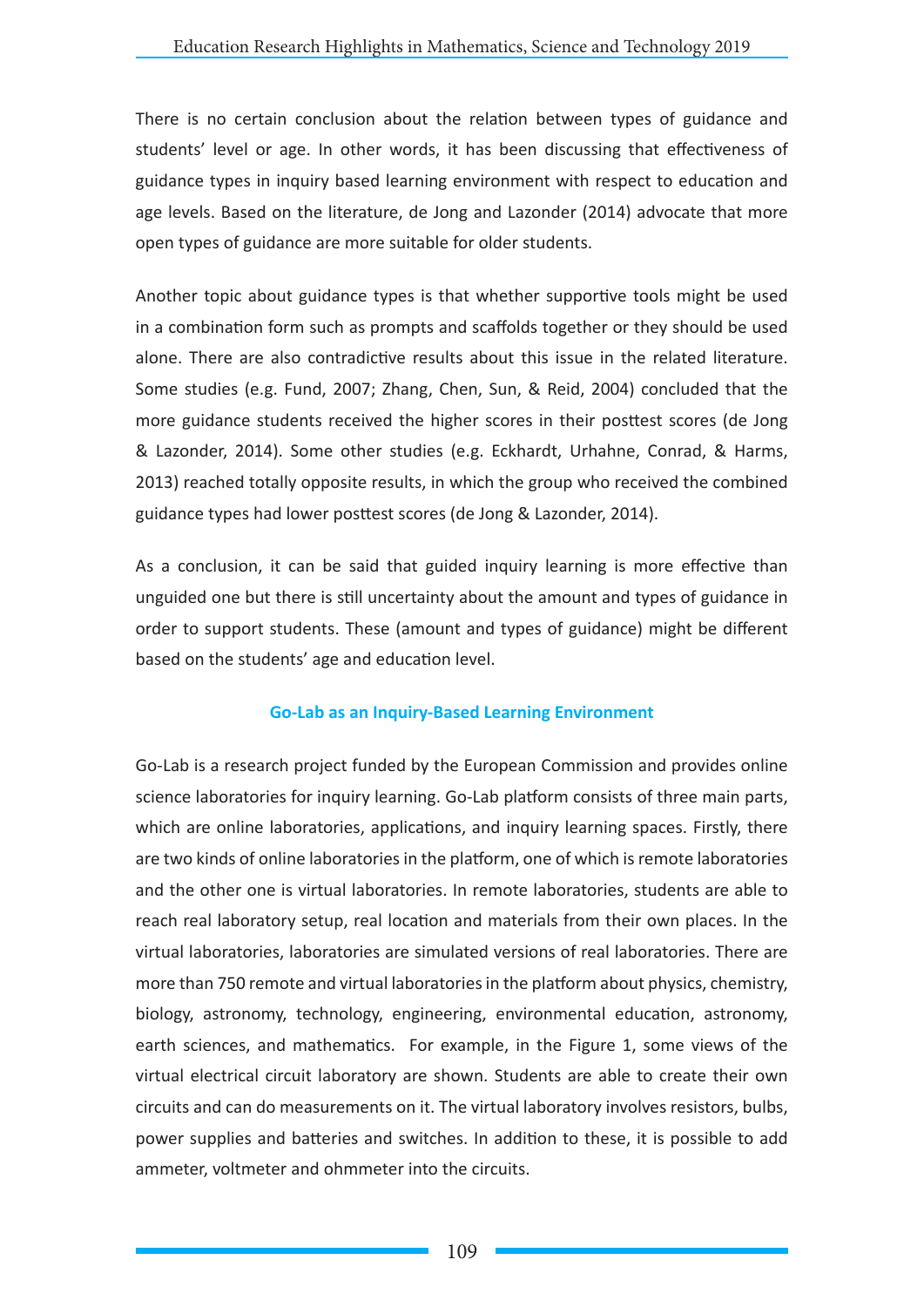

Figure 1. Some Views from the Virtual Electrical Circuit Laboratory

Another example is about remote laboratories. In the Figure 2, some views from Archimedes' principle are shown. It's a kind of remote laboratory and aims to teach students about the principle of objects floating and sinking in liquids with respect to Archimedes' principle.

Younger students (10-12 years old) can do observations for floating and sinking objects but older students (16-18 years old) can design their own experiments and determine the density of the object.

Secondly, there are web based software applications in the platform. These applications can be added into the inquiry learning space together with online laboratories. Some examples of the applications can be hypothesis scratchpad, experiment design tool, reflection tool, conclusion tool, concept mapper and data viewer. These applications act as scaffolding tools in computer supported inquiry based learning environments.

| 1st Tube                 | 2nd Tube             | 3rd Tube           | 4th Tube                | 1st Tube             | 2nd Tube                 | 3rd Tube                     | 4th Tube                 |
|--------------------------|----------------------|--------------------|-------------------------|----------------------|--------------------------|------------------------------|--------------------------|
|                          |                      |                    |                         |                      |                          |                              |                          |
| i.                       |                      |                    |                         |                      |                          |                              |                          |
| o                        | o                    | o                  | o                       | a                    | o                        | o                            | o                        |
|                          |                      |                    |                         |                      |                          |                              |                          |
| Service O                | teraus O             | <b>Sensors</b> Of  | teres O                 | Sanacra O            | Sanacra O                | Sanacas O                    | Samura O                 |
| 10.0 km                  | 10.1 cm              | 98.3-44V           | 55.1 cm                 | 20:3 cm              | 10 Ford                  | 15.5 cm                      | 28.9 cm                  |
| Liquid Leuri             | <b>Liquali Level</b> | Liquid Level       | <b>Liquid Lieuel</b>    | Liound Gawat         | Linet Level              | Lisant Level                 | Liquid Love!             |
| 128.05 m                 | 2.46 p               | $21.73 \text{ g}$  | 130.45 m                | $20 + 41 + 4$        | 0.50 g                   | 4.74 g                       | 27.09 p.                 |
| <b>Eat Unight</b>        | <b>But Harpht</b>    | <b>Ball Vieges</b> | <b>Ball Vinight</b>     | <b>Build Howards</b> | <b>Bat Hisight</b>       | that maps:                   | flat Vieght              |
| Liquid/Tube              | Liquid/Suba          | Liquid Tube        | <b>LiquidiTuba</b>      | Liquiditute          | Liquiditube              | Liquiditure                  | L'estative               |
| 1 grown <sup>2</sup>     | <b>Gersity</b>       | 1 pine?            | Density                 | 1 planet             | Danah                    | 1 plant                      | Densky                   |
| Density                  | 1 g/pm <sup>2</sup>  | Derrsh             | 1-post                  | Density              | 1 pinel                  | Density                      | T-plant                  |
| Ford                     | 2 cm                 | Page               | T cm                    | 7.06                 | 7.09                     | Tom.                         | T-M                      |
| Internal Evenish         | Internal Greenwier   | Internal Elementer | <b>Internal Element</b> | Internal Diameter    | <b>Inferred Dismeter</b> | <b>Infecture Distriction</b> | <b>Internat Dismeter</b> |
| <b>Ball</b>              | Bat                  | <b>Ball</b>        | <b>Balt</b>             | <b>Ball</b>          | Ball                     | <b>Dat</b>                   | <b>Dall</b>              |
| $126 - 8$                | 2.46                 | 29.84              | Mays                    | 105-p                | 2.44                     | $29.8 +$                     | <b>140.2 p</b>           |
| Mass                     | <b>HOMA</b>          | <b>More</b>        | 148.2 p.                | Mans:                | Mann                     | Mass                         | Mass                     |
| ti qm.                   | 5.5 09               | $2.2 - 0.01$       | ti cas                  | 6 on                 | 55mm                     | 5.5 cm                       | G pm                     |
| Datistic                 | Clanete              | Disminite          | Darwin                  | Diameter             | Diameter                 | Diameter                     | Diameter                 |
| 1.1936 plum <sup>2</sup> | 8.8276-plott/        | 0.2087 glore!      | 1.2396 plant            | 1.1936 plant         | 0.0075 g/cm*             | 0.2307 glorif                | 1.2396 plant             |
| Density                  | <b>Censity</b>       | <b>Current</b>     | Dennis,                 | Density              | <b>Density</b>           | Density                      | Certain                  |
| TO BLUE                  | 87, 1137 GWT         | ar war uw          | <b>MO DETS LKY</b>      | $113.06$ and         | 47 Hill and              | 67,1657 pml                  | middlebash               |
| <b>VISILANA</b>          | Vistante             | Volume             | <b>Wilkeler</b>         | Indenti              | <b>Sigluine</b>          | Volume                       | Vokens                   |

Figure 2. Some Views from the Archimedes' Principle Remote Laboratory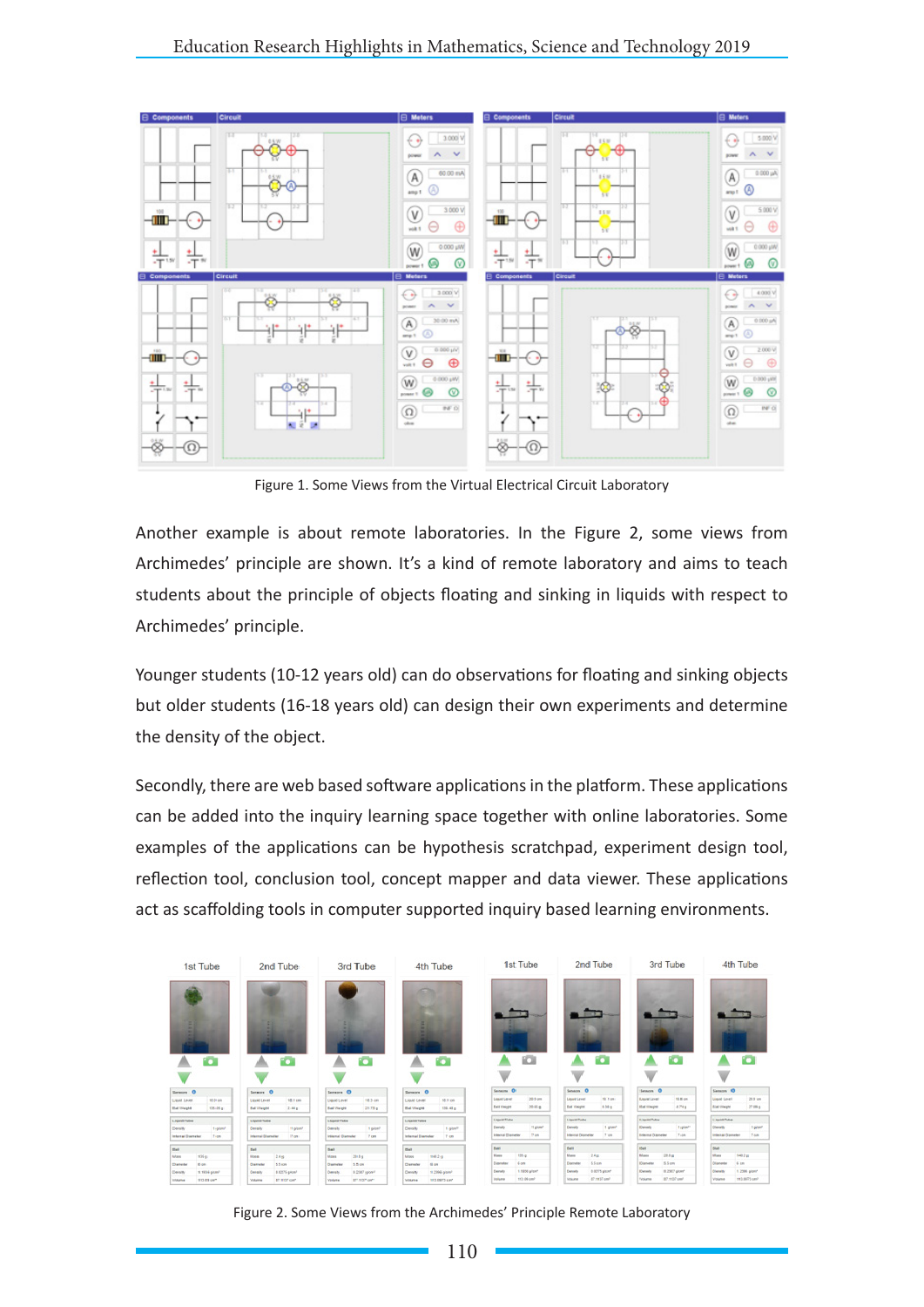One of them, for example, is hypothesis scratchpad which helps students to create hypothesis. In the tool, predefined concepts are presented to students and then students compose hypothesis through drag and drop. And they can also add their own concepts by using 'type your own' box. Figure 3 shows an example of hypothesis scratchpad.

| Type your own!    | IF THEN increases decreases is equal to remains resistant voltage brightness of bulb(s)<br>electric current number of bulb(s) in a serial circuit in a parallel circuit |  |
|-------------------|-------------------------------------------------------------------------------------------------------------------------------------------------------------------------|--|
| <b>Hypotheses</b> |                                                                                                                                                                         |  |
|                   | Drop and arrange your items here.                                                                                                                                       |  |
|                   |                                                                                                                                                                         |  |

Figure 3. Hypothesis Scratchpad

The observation tool is another scaffolding tool provided by the Go-Lab platform and enables students to take notes based on their observations while preparing, conducting and analyzing experiments. Figure 4 shows the observation tool as an example.

|   | <b>Observations</b>                                                              |
|---|----------------------------------------------------------------------------------|
|   |                                                                                  |
|   | Observation created at 14 Sep 17, 15:11:58, last modified at 14 Sep 17, 15:11:58 |
|   |                                                                                  |
|   |                                                                                  |
|   |                                                                                  |
|   |                                                                                  |
|   |                                                                                  |
|   |                                                                                  |
| Đ |                                                                                  |
|   |                                                                                  |
|   |                                                                                  |

Figure 4. Observation Tool

Conclusion tool is also useful tool which is used commonly in ILSs. The tool allows students to check whether the results of experiments are compatible with the hypothesis created at the beginning of investigation. It is possible to reach hypothesis and observation notes via the tool. Figure 5 shows some examples of the conclusion tool.

| v Go-Lab - Hypothesis_Scratchpad_v1.1<br>hypotheses | F decrecamet renoses THEN power consumption increases                                                                                                                                         |        | v Go-Lab - Hypothesis Scratchpad v1.1<br>hypotheses<br>ø | Select kind of data to add<br>C Data graph resource                                                                                                          |
|-----------------------------------------------------|-----------------------------------------------------------------------------------------------------------------------------------------------------------------------------------------------|--------|----------------------------------------------------------|--------------------------------------------------------------------------------------------------------------------------------------------------------------|
| <b>Conclusions</b><br>Please add data               | F electronist noves THEN Limited thinky noves<br>Argumentation<br>Adjust your confidence in the hypothesis, now that you have the gathered data.<br>Explain what has changed your confidence. | ٠<br>ó | F decho cur<br><b>Conclusions</b><br>Please add data     | Contention<br>×<br>Aroumentation<br>Adjust your confidence in the hypothesis, now that you have the gathered data<br>Explain what has changed your comformer |

Figure 5. Conclusion Tool Enables Students to See Their Hypothesis and provides Observation Notes Taken by the Student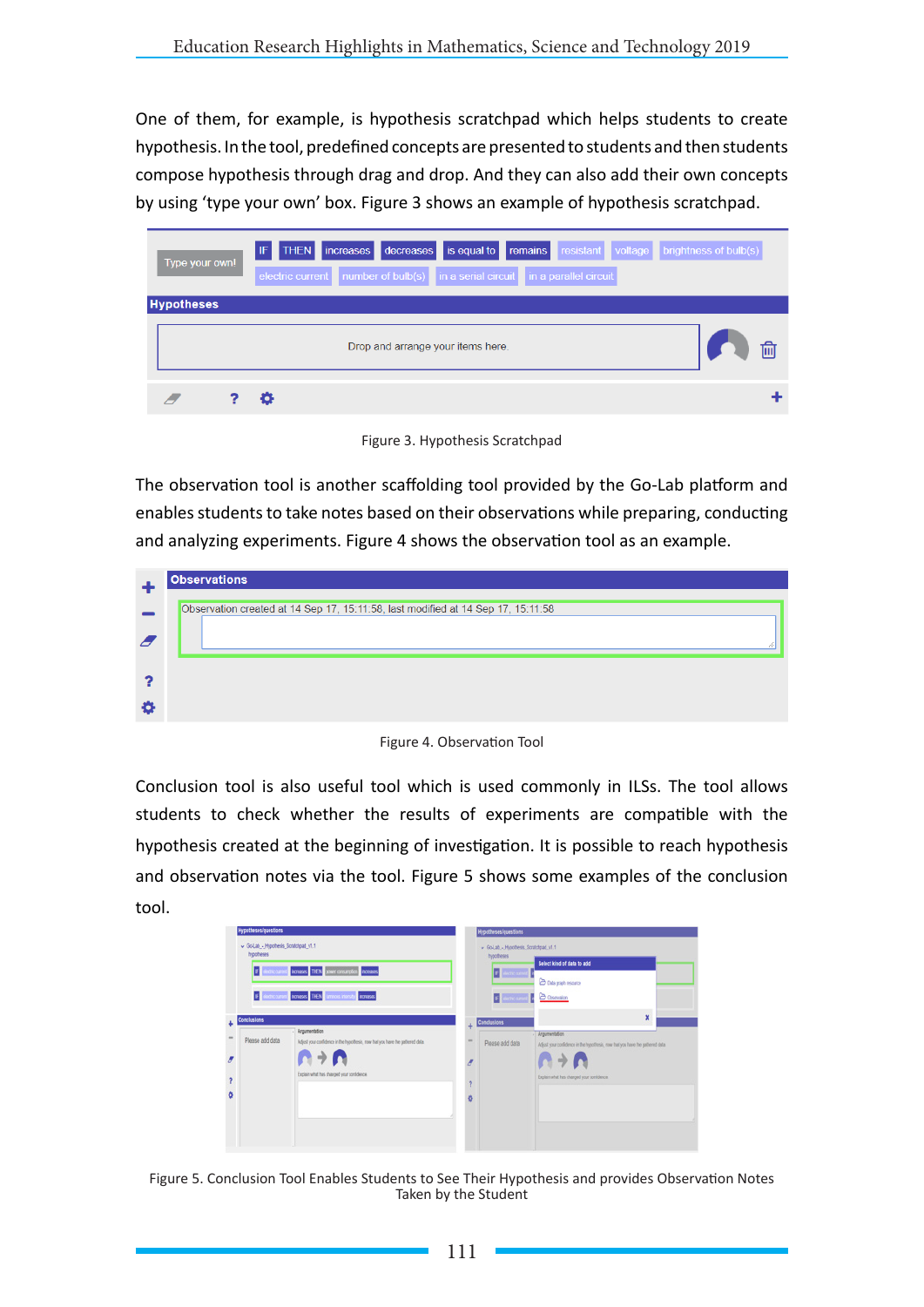The third part of the platform is inquiry learning space, which is a learning environment that can contains online laboratories, applications like hypothesis scratchpad and other learning sources such as pictures, texts or videos. The learning space involves five main steps, which are orientation, conceptualization, investigation, conclusion and discussion (see Figure 6). Teachers produce inquiry learning spaces for their students and are able to share with other teachers through the system.

|    | Home $>$                     | Acid and Base >          |               |            |                   |  |
|----|------------------------------|--------------------------|---------------|------------|-------------------|--|
| (E | Acid and Base $\vee$<br>88 ② |                          |               |            |                   |  |
|    | Write a description here     |                          |               |            |                   |  |
|    | 肝<br>$ + $                   |                          |               |            |                   |  |
|    | Orientation                  | Conceptual               | Investigation | Conclusion | <b>Discussion</b> |  |
|    | Orientation                  | Conceptualisation        | Investigation | Conclusion | <b>Discussion</b> |  |
|    | Φb                           | œб                       | σb            | ø          |                   |  |
|    | <b>Student Da</b>            | Teacher Da               | About         | Vault      |                   |  |
|    | <b>Student Dashboard</b>     | <b>Teacher Dashboard</b> | About         | Vault      |                   |  |

Figure 6. Main steps in an ILS

ILSs are appeared by students as Figure 7. They can move among the phases, watch videos or read texts, if exists, then they can design and implement their investigations via virtual or remote laboratories to gather data, take notes through observation tool and reach a conclusion by conclusion tool.

| <b>Electrical circuits 3</b><br>Ξ                                                 |                                                                                                                                                                                                                                                                                                                                                                                                                                                                          | 201 |
|-----------------------------------------------------------------------------------|--------------------------------------------------------------------------------------------------------------------------------------------------------------------------------------------------------------------------------------------------------------------------------------------------------------------------------------------------------------------------------------------------------------------------------------------------------------------------|-----|
| Orientation<br>Hypothesis<br>Experimentation<br>Data Interpretation<br>Conclusion | In the Orientation phase you will remember a series of core aspects that you have addressed in the two previous lessons by answering a quiz.<br>Step 1: In the previous lesson you investigated what will happen to the electric current when adding bulbs in series or in parallel. Answer the following quiz to check your knowledge regarding your previous in<br>Consider that the voltage of the battery in each one of the following circuits is the same.<br>Quiz |     |
| Reflection                                                                        | In which one of the following circuits the indication of the ammeter will be higher?<br>0A<br>0B<br>0 The indication of the ammeter is the same for both circuits.<br>In which one of the following circuits the indication of the ammeter will be higher?<br>0 A<br>0B                                                                                                                                                                                                  |     |
|                                                                                   | 0 <sub>0</sub><br>In which one of the following circuits the indication of the ammeter will be higher?<br>0A<br>0B<br>0 The indication of the ammeter is the same.<br>Which bulb/s is brighter?                                                                                                                                                                                                                                                                          |     |
|                                                                                   | 0 A. B and C<br>0 A, D and E<br>0 D and E<br>Step 2: Read the following useful information to learn about electrical resistance.                                                                                                                                                                                                                                                                                                                                         |     |

Figure 7. A View from an ILS in Terms of a Student's View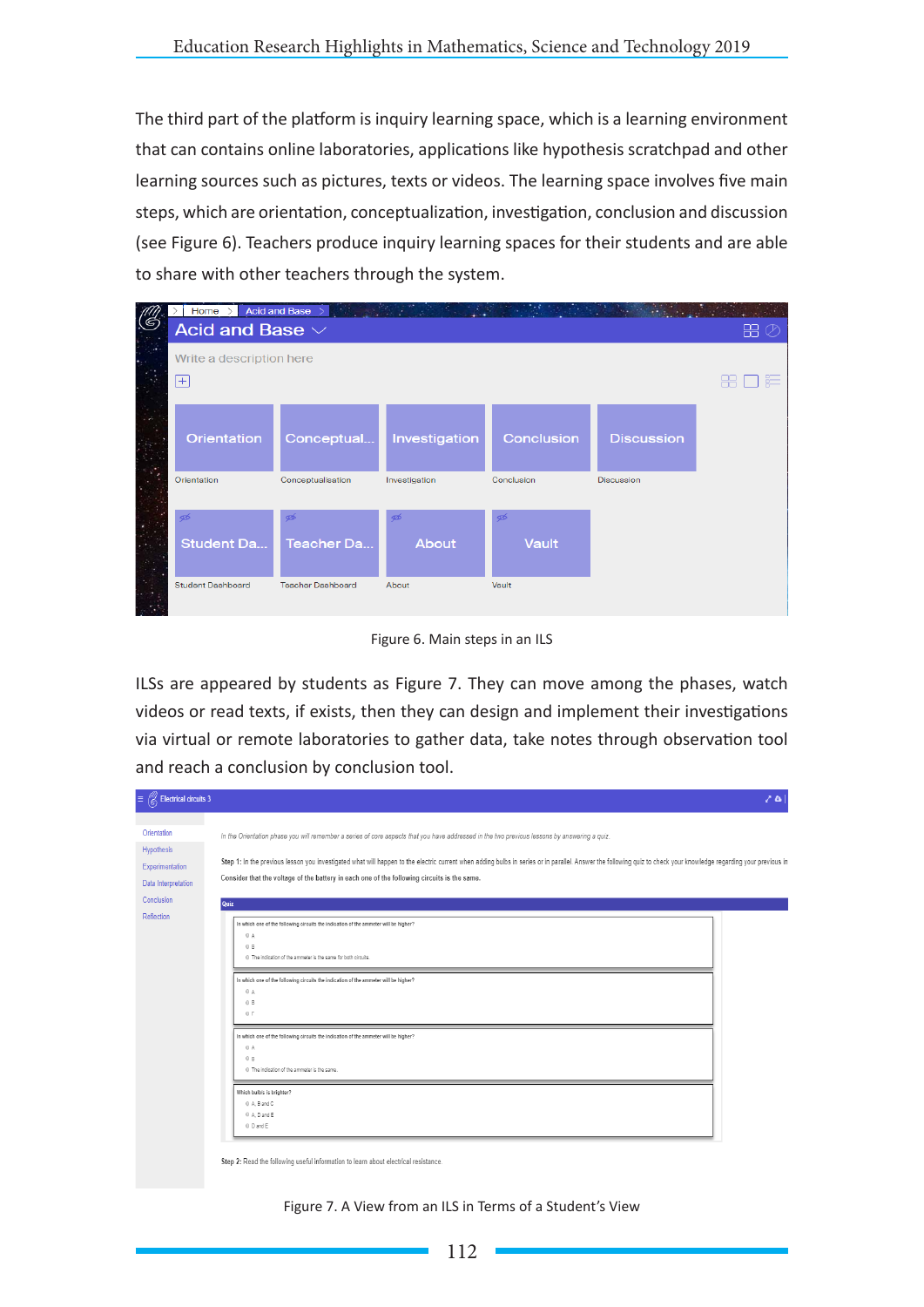As discussed above, inquiry learning gives better outcomes if it is supported with guidance. Go-Lab platform has sufficient and useful tools to encourage students through learning process.

In addition, some cognitive learning theories also support the view that if the load on working memory decreases, then learning occurs better. In the next steps of the chapter, cognitive load theory, multimedia learning principles and importance of physicality in school science laboratories are discussed.

# **Cognitive Load Theory**

The reason why guidance is important in inquiry based learning environment can be explained that appropriate support may help students in order to cope with the limitations of working memory and enable them to store new knowledge into long-term memory (de Jong & Lazonder, 2014). Working memory is responsible for the processing of information (de Jong, 2010, p.105). It is comprised of partially independent processors which are related to different sensory channels (Hollender, Hofmann, Deneke, & Schmitz, 2010, p.1279). There are two main deficiencies of working memory, which are holding limited amount of information and content knowledge in working memory are lost in very short duration without reiteration (Sweller, 2005). That's why; instructional designs should take in consideration these limitations.

Furthermore, there are relations between working memory and long-term memory. Long-term memory is a kind of storage, in which information is held. Cognitive activities, such as learning, done by a human are driven by information held in long-term memory (Sweller, 2005). One of the efficient ways in order to deal with the limitations of working memory while learning a new information is that using stored knowledge held in longterm memory (Sweller, 2005). In other words, understanding a concept may be explained based on the relations between working memory and long-term memory (Marcus, Cooper, & Sweller, 1996). Sweller (2005) states that schemas held in long-term memory direct the information processed in working memory in order to be organized. In other cases, for example, if there is no schema or organized information about new knowledge, then random generation based on the tests of effectiveness is followed (Sweller, 2005). Out of randomly organizing information and then testing for effectiveness, schemas held by other people can be used to organize the information (Sweller, 2005, p. 26). On the other hand, many instructional designs, like all inquiry based instructions, prefer to involve random generation followed by testing, instead of other people's knowledge (Sweller, 2005). Based on these facts, cognitive load theory was developed mainly by Paas, Renkl and Sweller (2005), Sweller (1994; 2005) and Sweller and Chandler (1991). Sweller (2005) defines cognitive load theory as an instructional theory based on our knowledge of human cognitive architecture that specifically addresses the limitations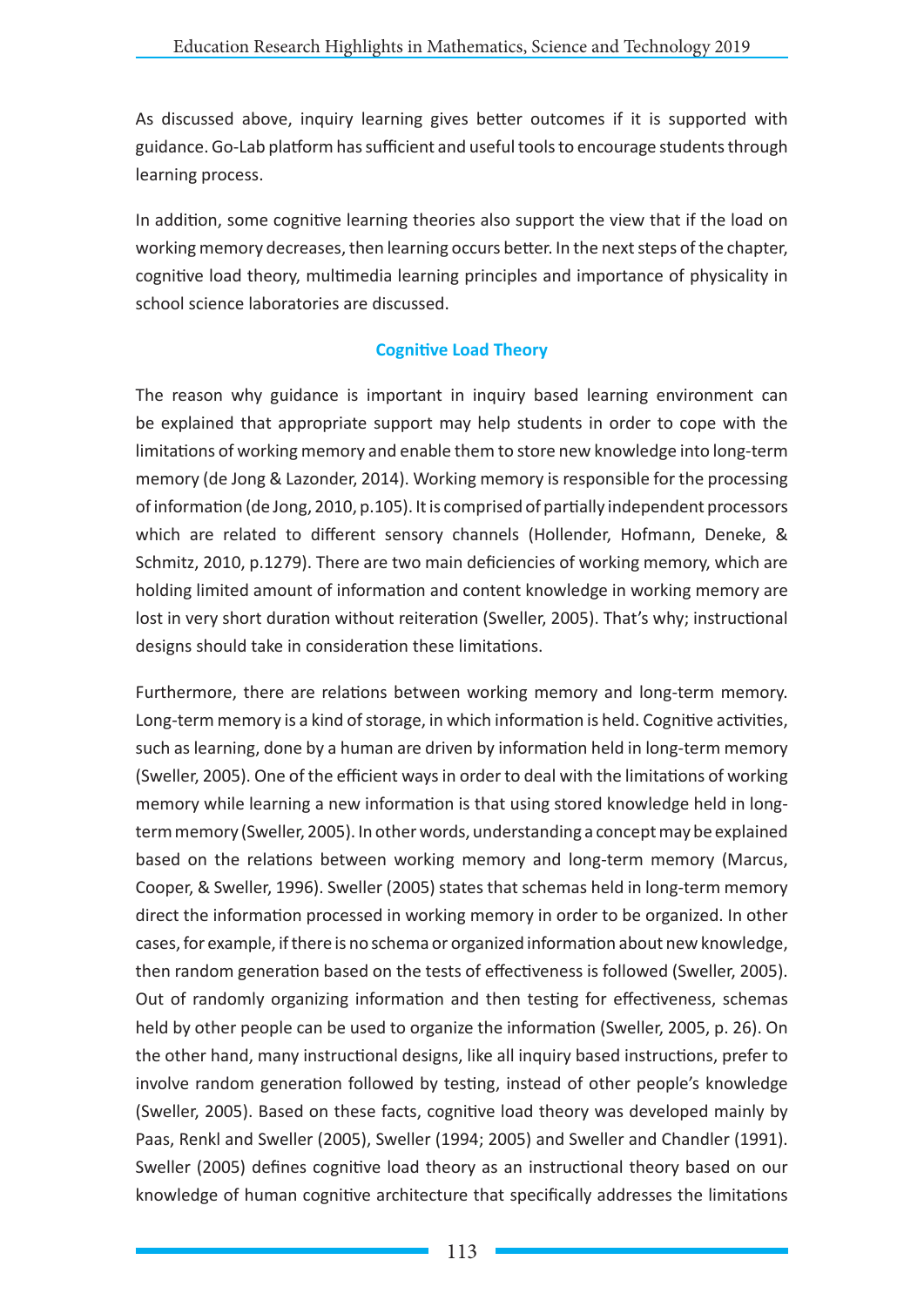of working memory (p. 28). There are three basic categories of the theory, which are: extraneous, intrinsic and germane cognitive load.

Extraneous cognitive load is caused by improper instructional designs which ignore the limitations of working memory and does not directly promote learning (de Jong, 2010; Sweller, 2005). Because of this, instructional designers want to minimize extraneous cognitive load. There are several principles such as worked example, split-attention, redundancy, expertise-reversal effect and modality effect to minimize extraneous cognitive load. A worked example, for example, decreases extraneous cognitive load by eliminating search (Sweller, 2005). Another principle, which is split-attention, claims that learner's attention shouldn't be divided in multiple sources of information; instead, different sources of information should be integrated temporally and physically (Ayres & Sweller, 2014) if all the sources required for understanding (Hollender et al., 2010). Redundancy is the other type of principle and it also deals with multiple sources of information. Sweller (2005) explains that if there are multiple sources and both of the sources present the same information in different forms, then one of the sources is enough for understanding and the other source is unnecessary. Eliminating the second source may reduce the extraneous cognitive load. This is called as redundancy. The expertise-reversal effect is another reason for extraneous cognitive load. Detailed and exhaustive information might be useful for novice learners but not for experts because although the information is necessary for novice learners, it is redundant for expert individuals (Kalyuga, Ayres, Chandler, & Sweller, 2003; Sweller, 2005). Last but not least, modality effect has an important role to decrease for extraneous cognitive load. It advocates that instead of integrating different sources of information physically, verbal material should be presented in spoken form rather than written form (Sweller, 2005). All these principles are vital for reducing the extraneous cognitive load, which is not directly relevant for learning and learners should not spend their time and resources for the processes that cause extraneous cognitive load (de Jong, 2010).

Intrinsic cognitive load is another cornerstone for cognitive load theory. It is relevant the complexity of information and the interactivity of the elements (Sweller, 2005). In other words, material that contains a large number of interactive elements is regarded as more difficult than material with a smaller number of elements and/or with a low interactivity (de Jong, 2010, p. 106). Whereas low interactivity material refers to simple and single elements like word or number, high interactivity means that combination of single or simple elements such as sentence or adding/abstracting numbers (Sweller, 1994). Because of the fact that intrinsic cognitive load is related with the materials, instructional treatments have no impact on it (de Jong, 2010). Furthermore, it cannot be changed (Hasler, Kersten, & Sweller, 2007). In related literature, there are some ways to reduce intrinsic cognitive load such as simple to complex approach (van Merriënboer,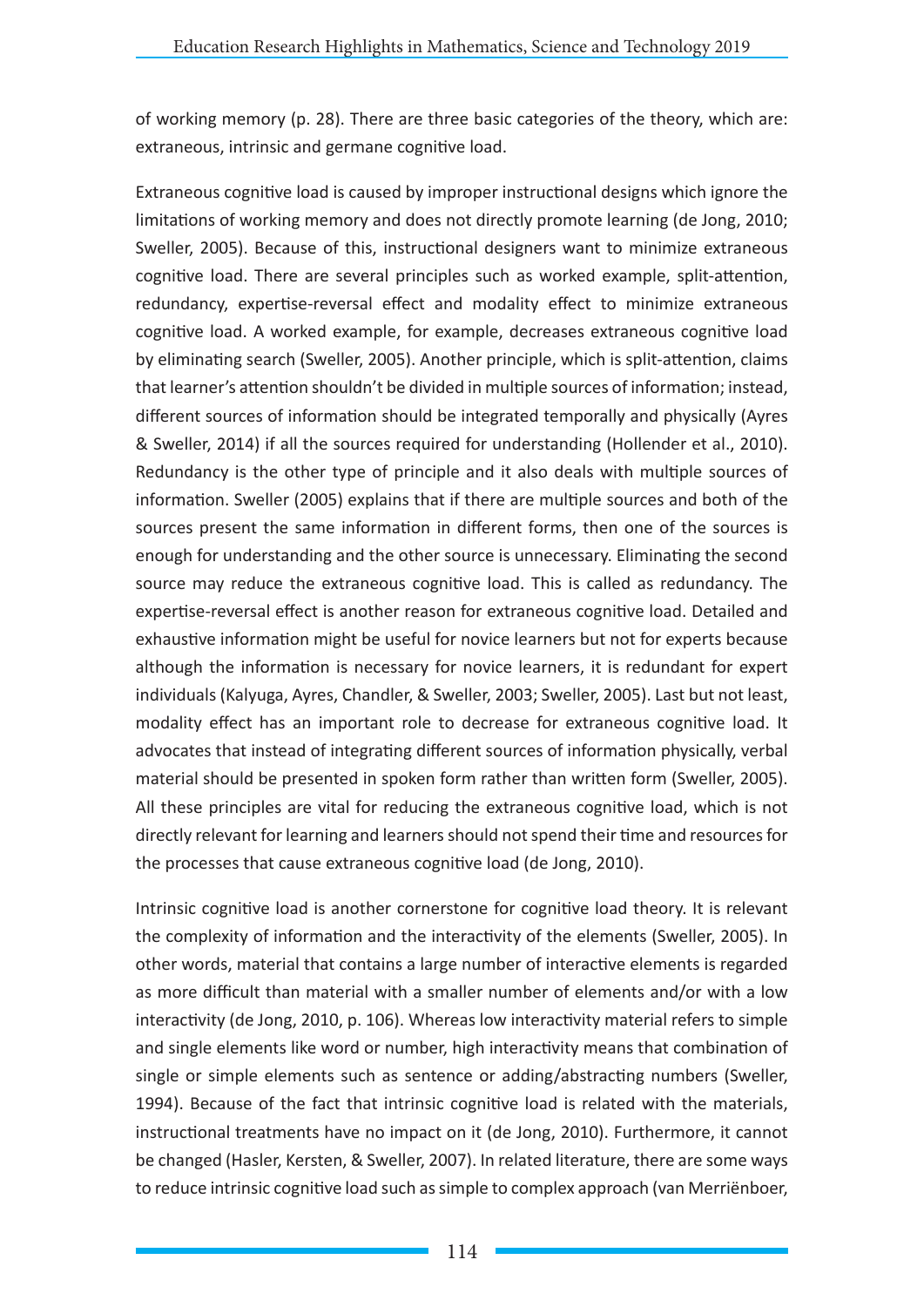Kirschner, & Kester, 2003) and whole-part approach (van Merriënboer, Kester, & Paas, 2006). These approaches are seen suitable with cognitive load theory because both of the approaches start with few elements and the complexity increases step by step (van Merriënboer & Sweller, 2005). As a consequence, intrinsic cognitive load tries to explain why some types of materials are more difficult than others and how this may influence the load on memory (de Jong, 2010, p.107).

The third type of cognitive load is germane cognitive load. Cognitive load theory advocates that learning occurs through construction and automation of schemas (Sweller, van Merriënboer, & Paas, 1998). Within this respect, germane cognitive load is a kind of cognitive load caused by effortful learning resulting in schema construction and automation (Sweller, 2005, p.27. Mayer (2002) states that organization of information, interpreting and classifying it, inferring and exemplifying are some required process for constructing schema, which are important constructions due to the fact that they help to reduce the load on working memory (Anglin, Vaez, & Cunningham, 2004). Instructional designs help students to expose these processes in order to engage schema construction and automation and in this way, germane cognitive load increases (de Jong, 2010). To sum up, it stems from schema construction, which is useful for teaching (Hollender et al., 2010).

These three types of cognitive load are additive (Sweller, 2005, p.27). Sweller (2005) claims that in order to provide learning better, extraneous cognitive load should be decreased through proper instructional procedure. In this way, free capacity in working memory increases. This capacity may be used by germane cognitive load, which is helpful for learning. Besides if complexity of information is low, that is lower intrinsic cognitive load, then the capacity for germane cognitive load may increase even with high levels of extraneous cognitive load since low intrinsic cognitive load gives rise to low cognitive load (Sweller, 2005). As a conclusion, the relations among these three types of cognitive load are asymmetrical and in a loop shaped (Kılıç Çakmak, 2007). Kılıç Çakmak (2007) says that reducing the extraneous cognitive load via efficient instructional designs will provide extra capacity for germane cognitive load on working memory and then schemas will be constructed more easily. After schemas are constructed, then intrinsic cognitive load will decrease at the next step.

# **Multimedia Learning**

The theory of multimedia learning was mainly developed by Richard E. Mayer and other cognitive psychology researchers. The researcher claims that multimedia instruction encourages the way that human brain learns (Sorden, 2012, p.155). The theory benefits from cognitive load theory for developing proper multimedia based learning environment (Mayer & Moreno, 2002). The main principle of multimedia learning is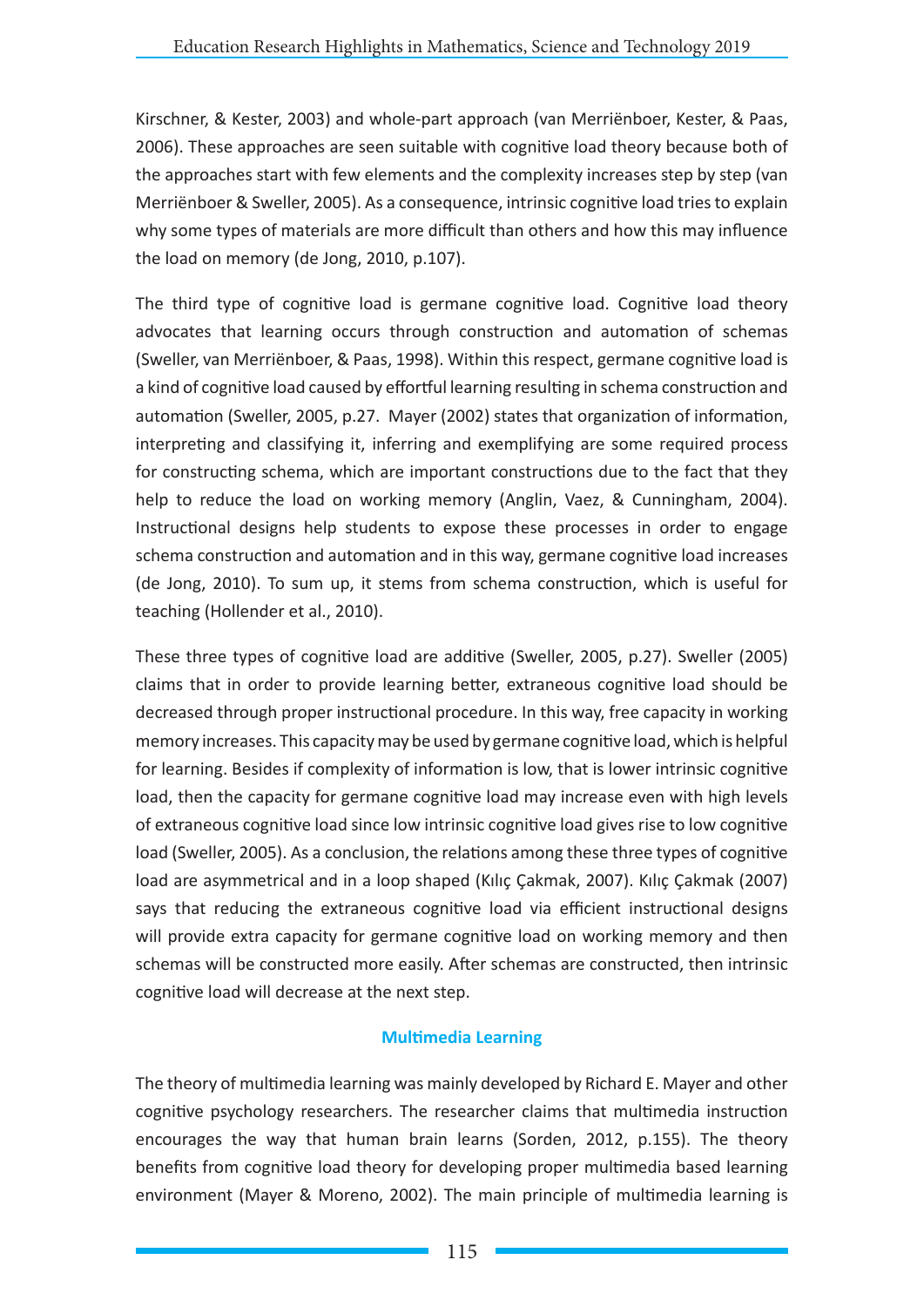individuals learn better when words and pictures presented together, instead of using them alone (Mayer, 2005). Mayer (2005) defines words as spoken or written text and defines pictures as graphs, illustrations, maps and photos in a static form or animations and videos in a dynamic form.

The theory of multimedia instruction also focuses on working memory (Mayer, 2005) similar to cognitive load theory. In his study, Mayer (2005) introduces the cognitive structure of the theory as on Figure 8.



Figure 8. Cognitive Theory of Multimedia Learning

Mayer (2005) explains that structure of a human cognitive comprised of three main parts, which are sensory memory, working memory and long-term memory. Stimulus in the form of verbal and non-verbal structures receives to the sensory memory through ears and eyes. Pictures and written form of texts are held as exact visual images for a very short duration in visual sensory memory. Similarly, speech form of words and other sounds are held as exact audial images for a very short time in auditory sensory memory. The arrow from word to ears mentions the registered form of spoken text in ears and the arrow from words to eyes emphasizes the registered form of written/ drawn text in eyes. The arrow from pictures to eyes represents the registered picture in the eyes. Mayer (2005) claims that working memory composes of two parts and whereas visual images of pictures and sound images of words come into working memory as raw materials to the left side, which are visual and audial modalities. In the right side of the working memory, knowledge construction occurs through verbal and pictorial models and the transfer between them. The arrow from sounds to images means that the conversion from spoken form to visual from. For example, when an individual heard the word 'dog', s/he forms the mental model of dog. The arrow from images to sound represents opposite form the process like when some sees a dog, s/he can mentally hear the word of dog. There is also long-term memory on the right side of the figure. After organizing the material into coherent form in working memory, related prior knowledge from long-term memory is brought and integrated to the organized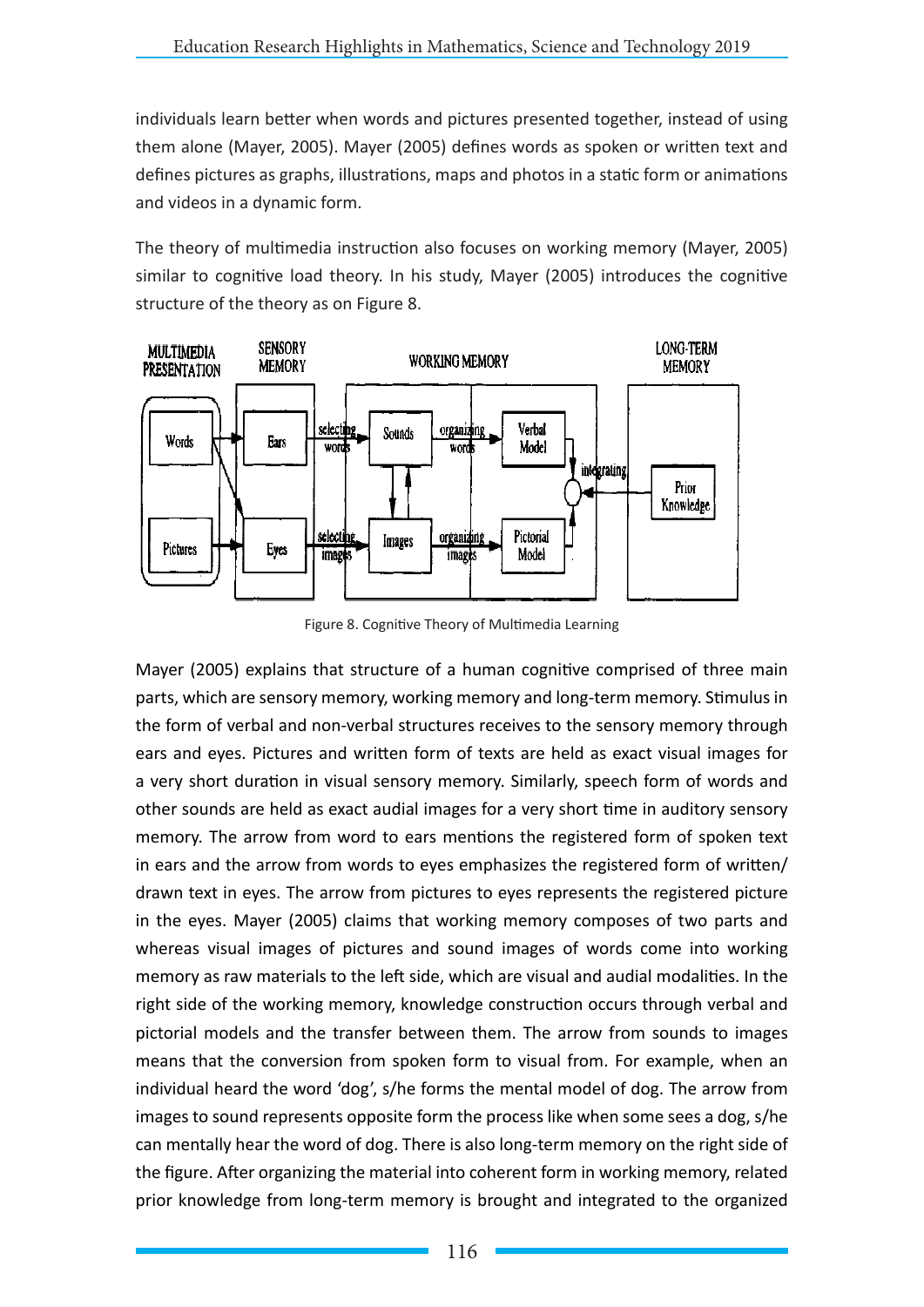material. The arrow from long-term memory to working memory indicates this process.

The major cognitive processes in multimedia learning are represented with the arrows labeled as selecting words, selecting images, organizing words, organizing images and integrating (Mayer, 2005). He (2005) divides sensory memory and working memory into two channels, one of which is interested in audial and verbal from of the materials and the other channel deals with visual images and non-verbal form of the materials. Due to the fact that the capacity of working memory is limited, just a few images can be held in the visual channel of working memory and just a few sounds can be held in the auditory channel of working memory (p. 45). Mayer (2005) explains that selecting words and images from sensory memory to working memory, organizing words and images in working memory and integrating the prior knowledge from long-term memory with the organized material in working memory enable an individual to be active during these processes, which is vital for meaningful learning.

The framework mentioned above was developed by three assumptions which were put forwarded by Mayer (2005). He (2005) defines these assumptions as dual channels, limited capacity and active processing. For dual channels assumption, he (2005) says that human cognitive has two channels in order to process the information. When someone is received information through eyes, then the information started to process in the visual channel. Similarly, when the information is received in the form of sound or non-verbal from, then it goes to the auditory channel. Indeed, this assumption is mainly based on Paivio's dual coding theory (Paivio, 1990) and Baddeley's working memory model (Baddeley, 1986; 1992). Furthermore, although the information is received through one channel, an individual may convert the representation from one channel to the other (Mayer, 2005).

Limited capacity assumption is related with the limited capacity of each channel at one time (Mayer, 2005). He (2005) clarifies the assumption as when an illustration or animation is presented, the learner can hold only a few items in his/her working memory at any time. These held items represent pieces of the presented material. Similarly, when an individual exposes to an expression, the learner can just hold a few words in his/her working memory at any one time. The roots of limited capacity assumption based on Sweller's cognitive load theory and Baddeley's working memory model.

The next assumption is active-processing assumption, which means that human actively engage in cognitive processing to construct a coherent mental representation of their experiences (Mayer, 2005, p.50). These cognitive processes includes being interested in the material, selecting and organizing the incoming information and integrating it with the knowledge from long-term memory (Mayer, 2005).

Out of these three assumptions introduced for cognitive theory of multimedia learning,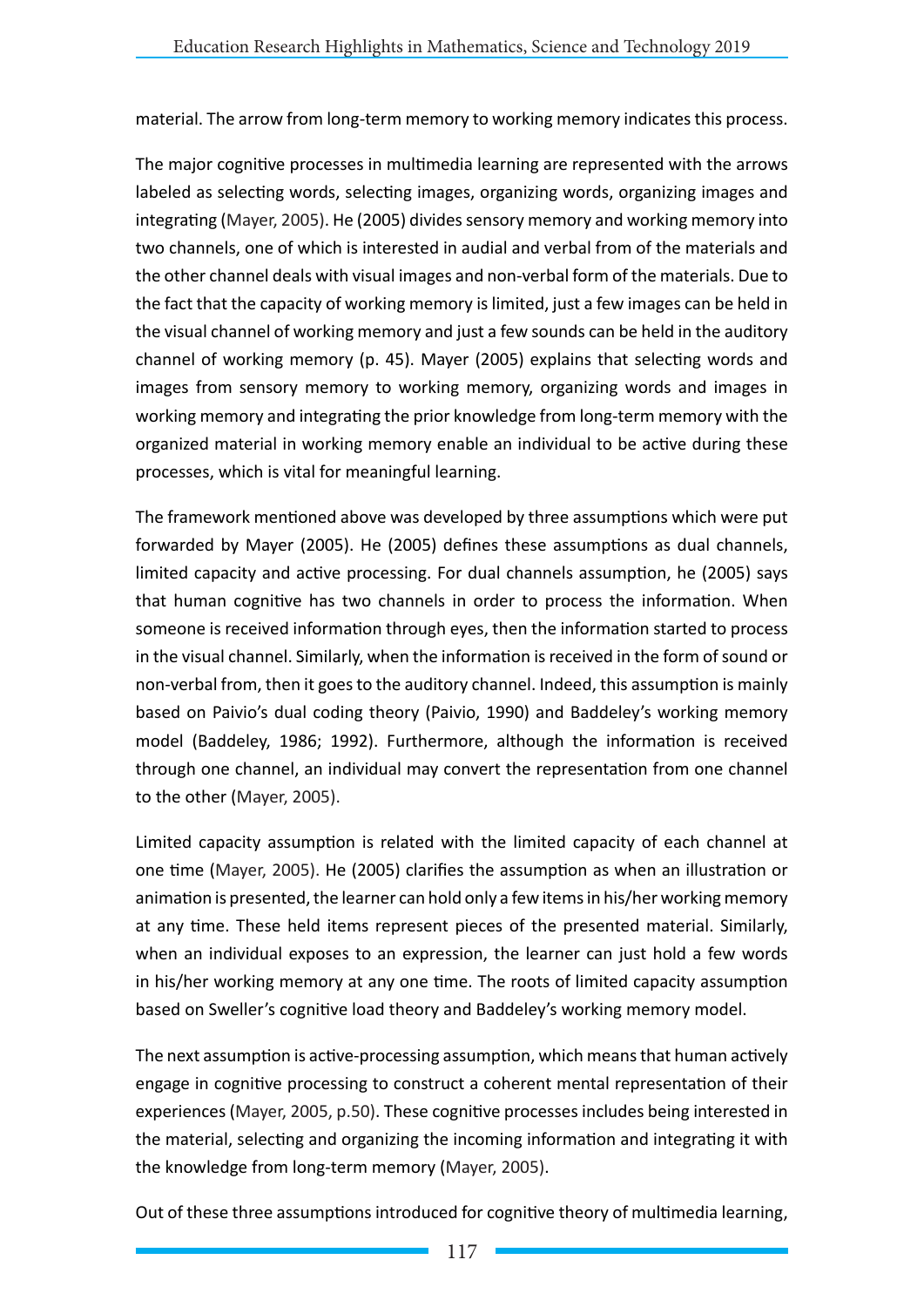Mayer (2005) advocates that learners should engage in five cognitive processes, which were also mentioned on Figure 1 that shows cognitive structure of multimedia learning, in order to expose meaningful learning. He (2005) collocates these processes as (i) *selecting relevant words for processing in verbal working memory*, (ii) *selecting relevant images for processing in visual working memory*, (iii) *organizing selected words into a verbal mental model*, (iv) *organizing selected images into a visual mental model* and (v) *integrating verbal and visual representations as well as prior knowledge* (p. 54). For the processes selecting words and images are required because the limited capacity of working memory. Each channel, that is verbal and visual, has capacity limitations, so selected part(s) of the information pass through sensory memory. After receiving the selected verbal and/or visual information, another cognitive process, which is organizing them, starts. Whereas verbal knowledge structure process occurs in auditory channel, visual knowledge structure process takes place in visual channel. Learners try to build connections among pieces of information that they received. Yet, due to the limitations of working memory, it is not possible to connect all the relations among pieces of information, so simple constructions have priority. For the last process, Mayer (2005) states that the most crucial step, in which word-based and visual-based representations integrate with each other and also with the prior knowledge called from long-term memory. Integration process happens in both visual and verbal channel and includes the coordination between them. This step might be inflictor for learners because it requires influential use of cognitive capacity. Learners should focus on the underlying structure of the visual and verbal representations and be able to use prior knowledge, stored on long-term memory, when they need (Mayer, 2005, p.57).

Mayer and Moreno (2002) state that in multimedia learning, individuals gain deeper learning since they receive multi medium presentations, instead of single medium one. They claim that multimedia works better but not always. In order to investigate when multimedia works efficiently, they examined four different conditions for computerbased multimedia learning, which are contiguity aids, coherence aids, modality aids and redundancy aids. For example, in contiguity aids, visual and verbal representations are presented to students simultaneously. When learners expose to such a condition, they performed better than the group, who received the representations successively (Mayer & Moreno, 2002). This finding is compatible with the cognitive theory of multimedia learning because when the representations are presented successively, then learners expose the full information twice which contradicts with the limited capacity of working memory. Mayer and Moreno (2002) also examined the coherence aids, which means that presenting information whether with some extra information or background music or not. When they compared the two groups, the one who received a concise narrated animation in which basic visual and verbal information presented simultaneously reached better score than the other group who exposed the same presentations with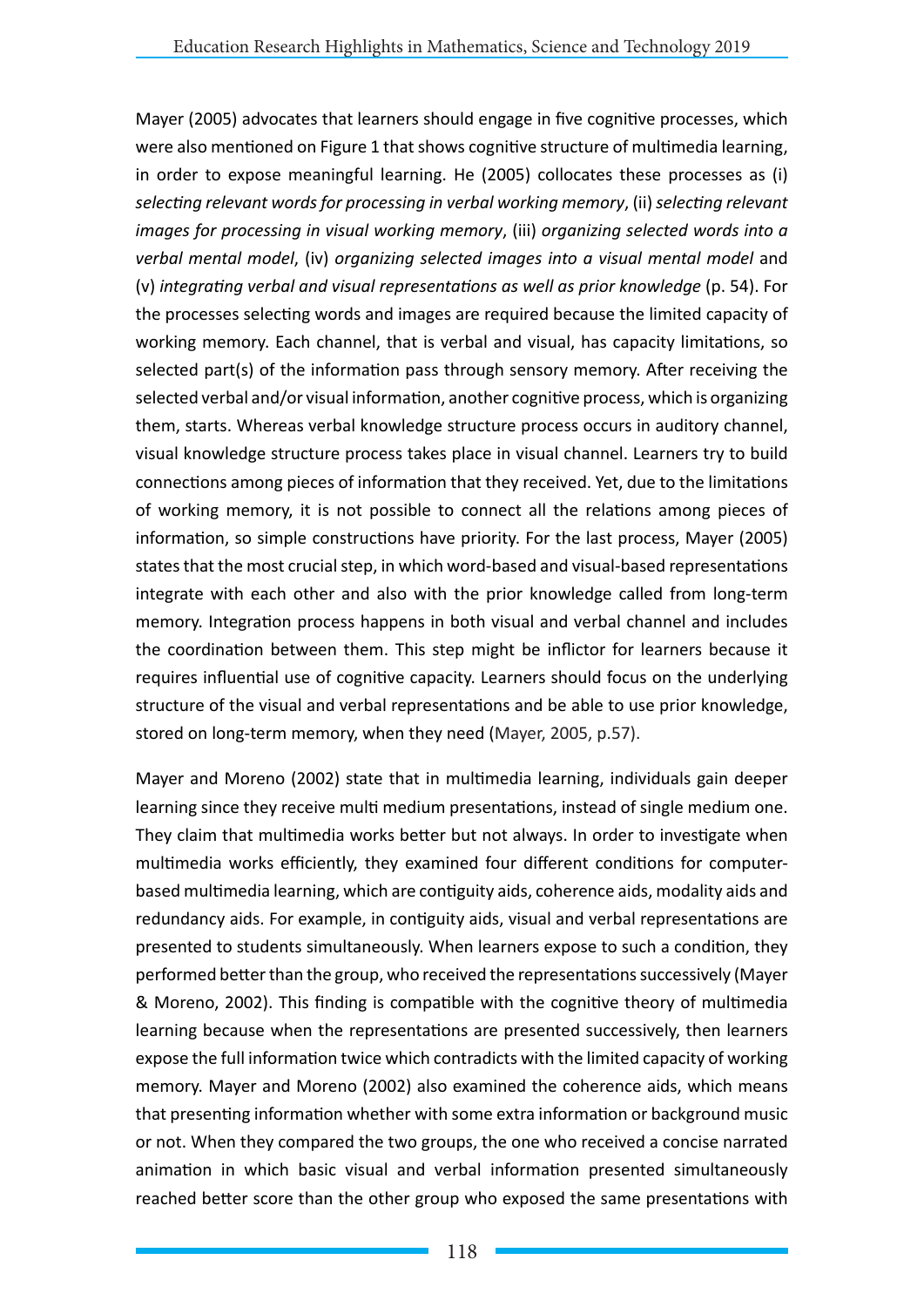extra words and sounds. This result also supports the view of multimedia learning's cognitive structure because of the limited capacity of working memory. Modality aids were also investigated by Mayer and Moreno (2002). The aim of modality aids is to reduce the load on working memory by directing the information into the different channels, which are auditory and visual. In the study done by Mayer and Moreno (2002), they compared the learning outcomes of students who were taught through animation and narration with the group who learnt from animation and text. They concluded that students in animation and narration group outperformed than their counterparts. This result is appropriate with cognitive structure of multimedia learning. Redundancy aids are another type of aids in computer-supported multimedia learning. The aid examines that whether presenting animation, narration and on-screen text is beneficial for students' learning or not. Mayer and Moreno (2002) compared two groups in their study. One of groups received instruction based on animation and narration; the other group were taught with animation, narration and text. The result showed that animation and narration group reached better score. Mayer and Moreno (2002) state the reason of this result as adding on-screen text may cause a split-attention effect and may give rise to overload on working memory. All these types of aids focus on the same critical point, which is limited capacity of working memory. In order to deal with the problem, several aids as mentioned above were emphasized in related literature review.

### **The Advantages of Physicality in a Hands-on Laboratory Environment**

Out of cognitive processes of learning, the other important issue in a virtual laboratory environment is physicality. Physicality refers to actual, active and intentional tactile actions done by someone in order to realize an object's hardness, temperature, surface shape or weight and so on (Loomis & Lederman, 1986). In a hands-on laboratory environment, touch sensory input is provided by directly touching the physical materials and apparatus (Zacharia, 2015). Yet, it is difficult to provide such kind of physicality in a virtual laboratory environment because all materials are on screen and there is no direct touching to the materials. In order to handle with this situation, haptic devices added to the virtual laboratory environment. Based on these facts, there is no certain conclusion about the topic whether physicality is prerequisite for learning in science education. There are some studies (e.g. Kontra, Lyons, Fischer, & Beilock, 2015) which found that students in hands-on laboratory environments, in which physicality is available, gained more knowledge than virtual laboratory environments without touch sensory input or haptic devices. On the other hand, there are also studies (e.g. Zacharia, Olympiou, & Papaevripidou, 2008) which concluded that virtual laboratory environment is more beneficial for students than hands-on laboratory environment. There are also studies (e.g. Zacharia & Olympiou, 2011) that reached each type of laboratory environment is equally effective for students' conceptual understanding. With respect to these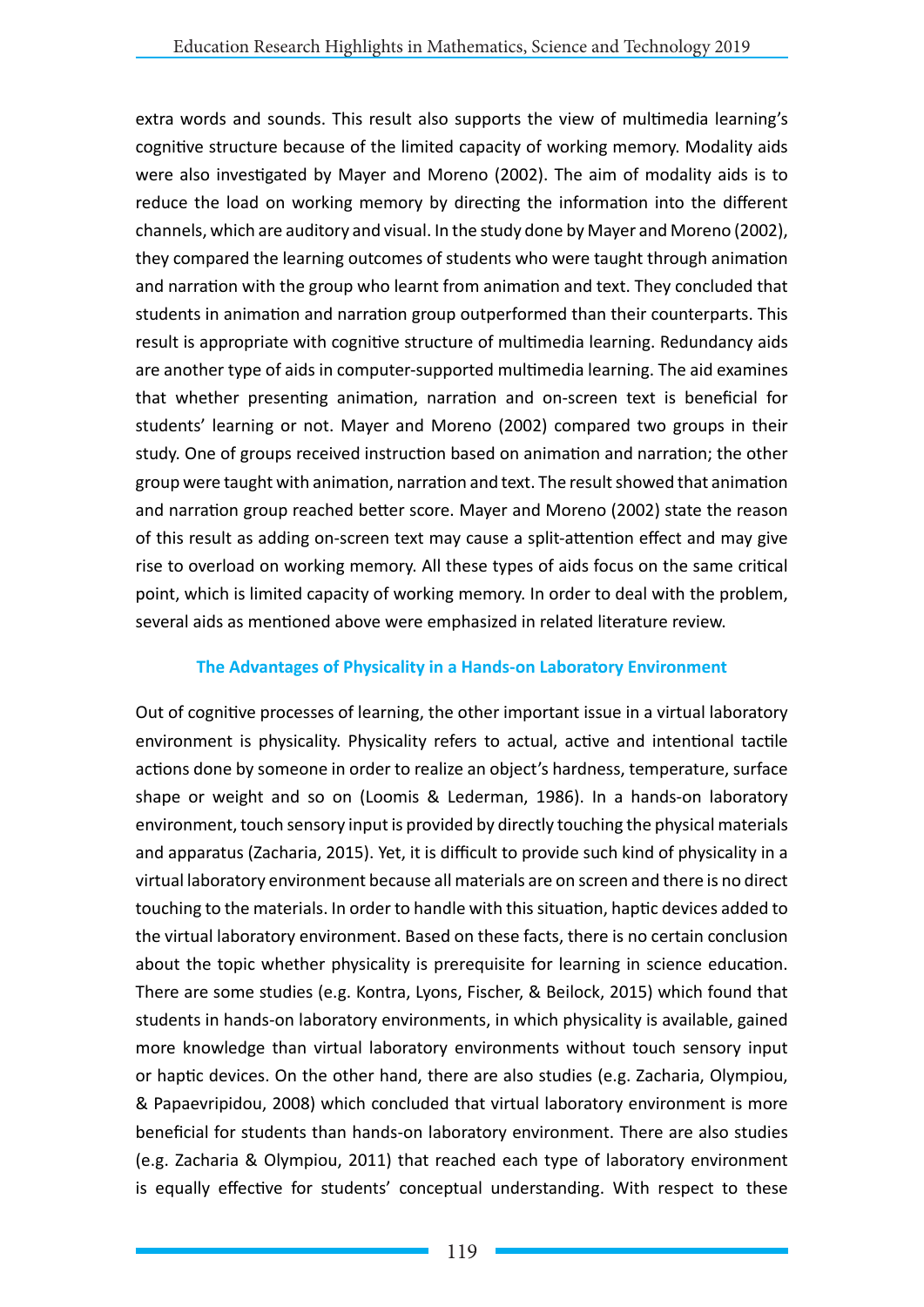studies, Zacharia (2015) states that physicality is not necessary for learning because students reached better scores in some studies, in which there is no physically touching or haptic devices, than their counterparts, who were taught in a hands-on laboratory environment, where touch sensory input was active. Zacharia (2015) and some other researcher (e.g. Triona & Klahr, 2003) advocate that manipulation is more important process for learning rather than physicality. Manipulation requires the learner to intentionally interact with the material and apparatus in a skillful manner and does not necessarily require touching the materials (Zacharia, 2015, p.117). In other respect, physicality might be required for developing certain motor skills especially on younger learners.

There are two main theoretical perspective about tactual manipulative, which are embodied cognition and additional (touch) sensory channel (Zacharia, 2015, p.118). According to the embodied cognition theory, learning (or thinking) necessitate s actual and dynamic activations of sensory and motor systems (Barsalou, Kyle Simmons, Barbey, & Wilson, 2003; Fischer & Zwaan, 2008; Niedenthal, 2007). Sensorimotor experiences drawn from embodied cognition help for meaningful learning (Zacharia, 2015). Kontra et al. (2015) explains that when the content, which will be taught, connected with physical activities, ensuing activation of sensory and motor systems might promote learners' reasoning ability. Within the context of science education, usage of touchable manipulative encourages to perform physical sensorimotor actions which cause to construct motor schemas that can help students to have conceptual metaphors about certain science concepts (Zacharia, 2015).

Another theory about the importance of physicality on learning is the additional (touch) sensory channel theory. McNeil and Jarvin (2007) state that providing additional touching opportunity for students, then they receive more knowledge about the manipulative included in the experiment such as physical structure, temperature and so on. Adding tactile experience of a physical phenomenon with visual and audial modalities may have an impact on learning more complex concepts (Bivall, Ainsworth, & Tibell, 2011) because each modality has its own processing channel (Burton & Sinclair, 2000). In other words, the information might be divided into multiple processing channels which give rise to decrease cognitive load (Chan & Black, 2006). Zacharia and Olmypiou (2011) explain two ways about how activating touching sensory channel effects learning through science experimentation. For the first way, they (2011) say that if the same type of information that travels through the visual or the auditory channels is transferred through the sensory channel of touch, the cognitive load on the visual and auditory storage systems are abridged (p. 119), which causes idle capacity in central working memory to sustain the processing for complex understanding. The second approach offered by Zacharia and Olympiou (2011) is that if different type but complementary information carried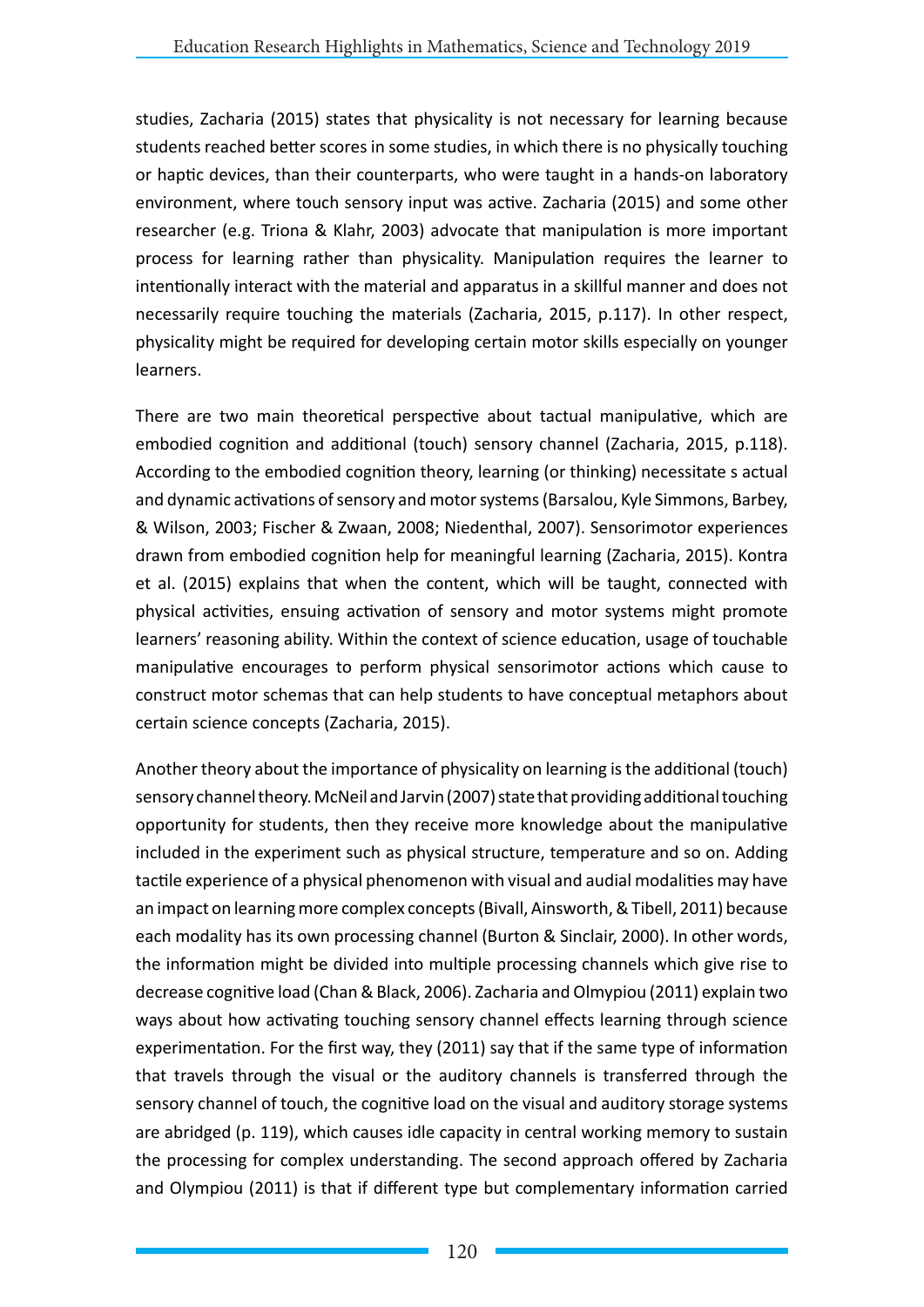via visual or auditory channels to the touching sensory channel, then learning would be enhanced since amount of information received to the learner's working memory increases without augmentation the cognitive load for each individual channel.

These two theories reveal the importance of touching through learning process but Zacharia (2015) states that there is no research about combining touching sensory channel modality with visual or auditory modalities in order to investigate how compounding affects an individual's cognitive load.

### **Conclusion**

Fundamental cognitive theories of learning about multimedia-based learning discussed in this chapter focus on the specific working system of human brain. In order to encourage an individual to have permanent learning, each theory proposes definite ways to decrease cognitive load on working memory. Besides, it is seen that theories are interrelated and compatible with each other. Based on the facts derived from the theories, firstly, it is suggested that researchers should provide more data about the conditions for meaning learning by using the theories. Secondly, teachers should take consider the ways discussed in cognitive learning theories while organizing their teaching approach and environments. Thirdly, multimedia developers should pay attention to the theories in their products.

#### **References**

- Alfieri, L., Brooks, P. J., Aldrich, N. J., & Tenenbaum, H. R. (2011). Does discovery-based instruction enhance learning? *Journal of Educational Psychology, 103*(1), 1-18.
- Anglin, G. J., Vaez, H., & Cunningham, K. L. (2004). Visual Representations and Learning: The Role of Static and Animated Graphics. In D. H. Jonassen (Ed.), *Handbook of research on educational communications and technology* (Vol. 2, pp. 865-916). Mahwah, NJ: Lawrence Erlbaum Associates Publishers.
- Ayres, P., & Sweller, J. (2014). The Split-Attention Principle in Multimedia Learning. In R. E. Mayer (Ed.), *The Cambridge handbook of multimedia learning* (2nd Edition ed., Vol. 2, pp. 135-146). Cambridge, MA: Cambridge University Press.

Baddeley, A. (1986). *Working memory*. Oxford: Clarendon Press.

Baddeley, A. (1992). Working memory. *Science, 255*(5044), 556-559.

Barsalou, L. W., Kyle Simmons, W., Barbey, A. K., & Wilson, C. D. (2003). Grounding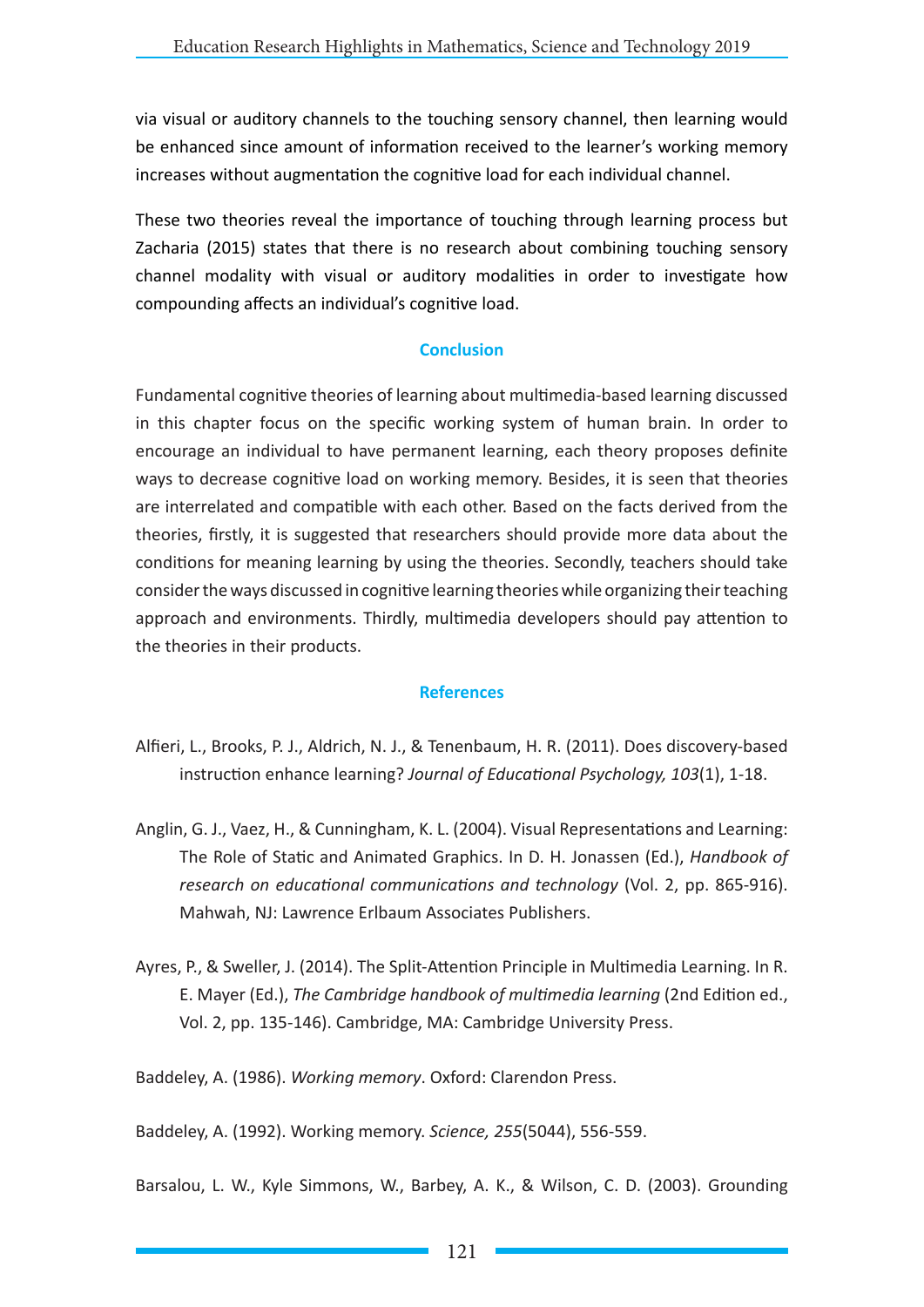conceptual knowledge in modality-specific systems. *Trends in Cognitive Sciences, 7*(2), 84-91.

- Bivall, P., Ainsworth, S., & Tibell, L. A. E. (2011). Do haptic representations help complex molecular learning? *Science Education, 95*(4), 700-719.
- Burton, H., & Sinclair, R. J. (2000). Attending to and remembering tactile stimuli: A review of brain imaging data and single-neuron responses. *Journal of Clinical Neurophysiology, 17*(6), 575-591.
- Chan, M. S., & Black, J. B. (2006). *Direct-Manipulation Animation: Incorporating the Haptic Channel in the Learning Process to Support Middle School Students in Science Learning and Mental Model Acquisition*. Paper presented at the International Conference on Learning sciences, Bloomington, Indiana.
- De Jong, T. (2010). Cognitive load theory, educational research, and instructional design: Some food for thought. *Instructional Science, 38*(2), 105-134.
- De Jong, T. (2011). Instruction based on computer simulations. In P. A. Alexander & R. E. Mayer (Eds.), *Handbook of research on learning and instruction* (pp. 446-466). New York, NY: Routledge.
- De Jong, T., & Lazonder, A. W. (2014). The guided discovery principle in multimedia learning. In R. E. Mayer, J. J. G. Merriënboer, W. Schnotz, & J. Elen (Eds.), *The Cambridge handbook of multimedia learning* (pp. 2015-228). Cambridge: Cambridge University Press.
- De Jong, T., & Van Joolingen, W. R. (1998). Scientific discovery learning with computer simulations of conceptual domains. *Review of Educational Research, 68*(2), 179- 201.
- Eckhardt, M., Urhahne, D., Conrad, O., & Harms, U. (2013). How effective is instructional support for learning with computer simulations? *Instructional Science, 41*(1), 105- 124.
- Fischer, M. H., & Zwaan, R. A. (2008). Embodied language: A review of the role of the motor system in language comprehension. *Quarterly Journal of Experimental Psychology, 61*(6), 825-850.

Fund, Z. (2007). The Effects of scaffolded computerized science problem-solving on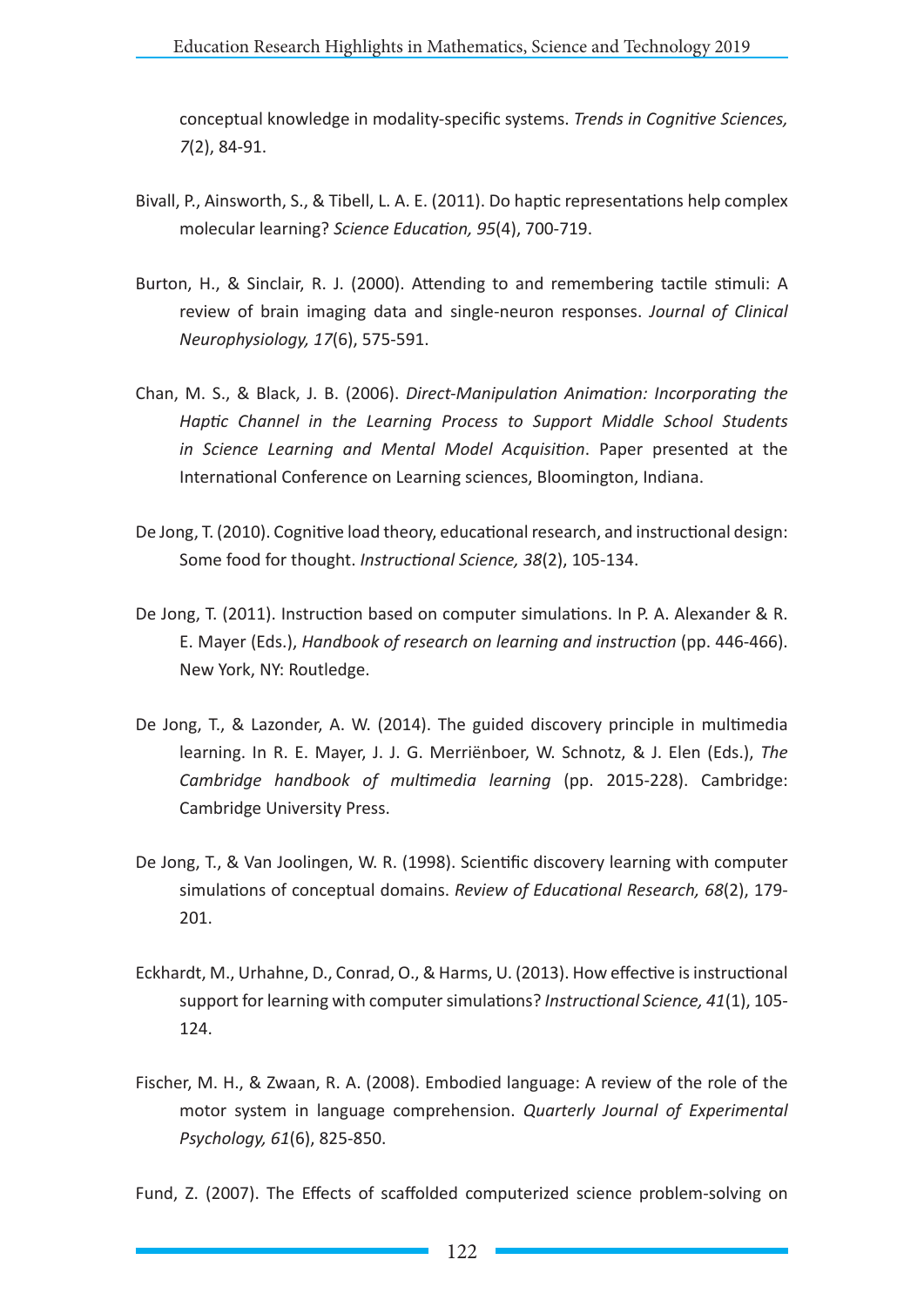achievement outcomes: A comparative study of support programs. *Journal of Computer Assisted Learning, 23*(5), 410-424.

- Furtak, E. M., Seidel, T., Iverson, H., & Briggs, D. C. (2012). Experimental and quasiexperimental studies of inquiry-based science teaching:A meta-analysis. *Review of Educational Research, 82*(3), 300-329.
- Gerjets, P., Scheiter, K., & Schuh, J. (2008). Information comparisons in example-based hypermedia environments: Supporting learners with processing prompts and an interactive comparison tool. *Educational Technology Research and Development, 56*(1), 73-92.
- Hasler, B. S., Kersten, B., & Sweller, J. (2007). Learner control, cognitive load and instructional animation. *Applied Cognitive Psychology, 21*(6), 713-729.
- Hmelo-Silver, C. E., Duncan, R. G., & Chinn, C. A. (2007). Scaffolding and achievement in problem-based and inquiry learning: A response to Kirschner, Sweller, and Clark (2006). *Educational Psychologist, 42*(2), 99-107.
- Hollender, N., Hofmann, C., Deneke, M., & Schmitz, B. (2010). Integrating cognitive load theory and concepts of human–computer interaction. *Computers in Human Behavior, 26*(6), 1278-1288.
- Kalyuga, S., Ayres, P., Chandler, P., & Sweller, J. (2003). The expertise reversal effect. *Educational Psychologist, 38*(1), 23-31.
- Kılıç Çakmak, E. (2007). Çoklu ortamlarda dar boğaz: Aşırı bilişsel yüklenme [The bottle neck in multimedia: Cognitive overload]. *Gazi Eğitim Fakültesi Dergisi, 27*(2), 1-24.
- Kirschner, P. A., Sweller, J., & Clark, R. E. (2006). Why minimal guidance during instruction does not work: An analysis of the failure of constructivist, discovery, problembased, experiential, and inquiry-based teaching. *Educational Psychologist, 41*(2), 75-86.
- Kontra, C., Lyons, D. J., Fischer, S. M., & Beilock, S. L. (2015). Physical experience enhances science learning. *Psychological Science, 26*(6), 737-749.
- Lazonder, A. W. (2014). Inquiry learning. In J. M. Spector, M. D. Merrill, J. Elen, & M. J. Bishop (Eds.), *Handbook of research on educational communications and technology* (pp. 453-464). New York, NY: Springer.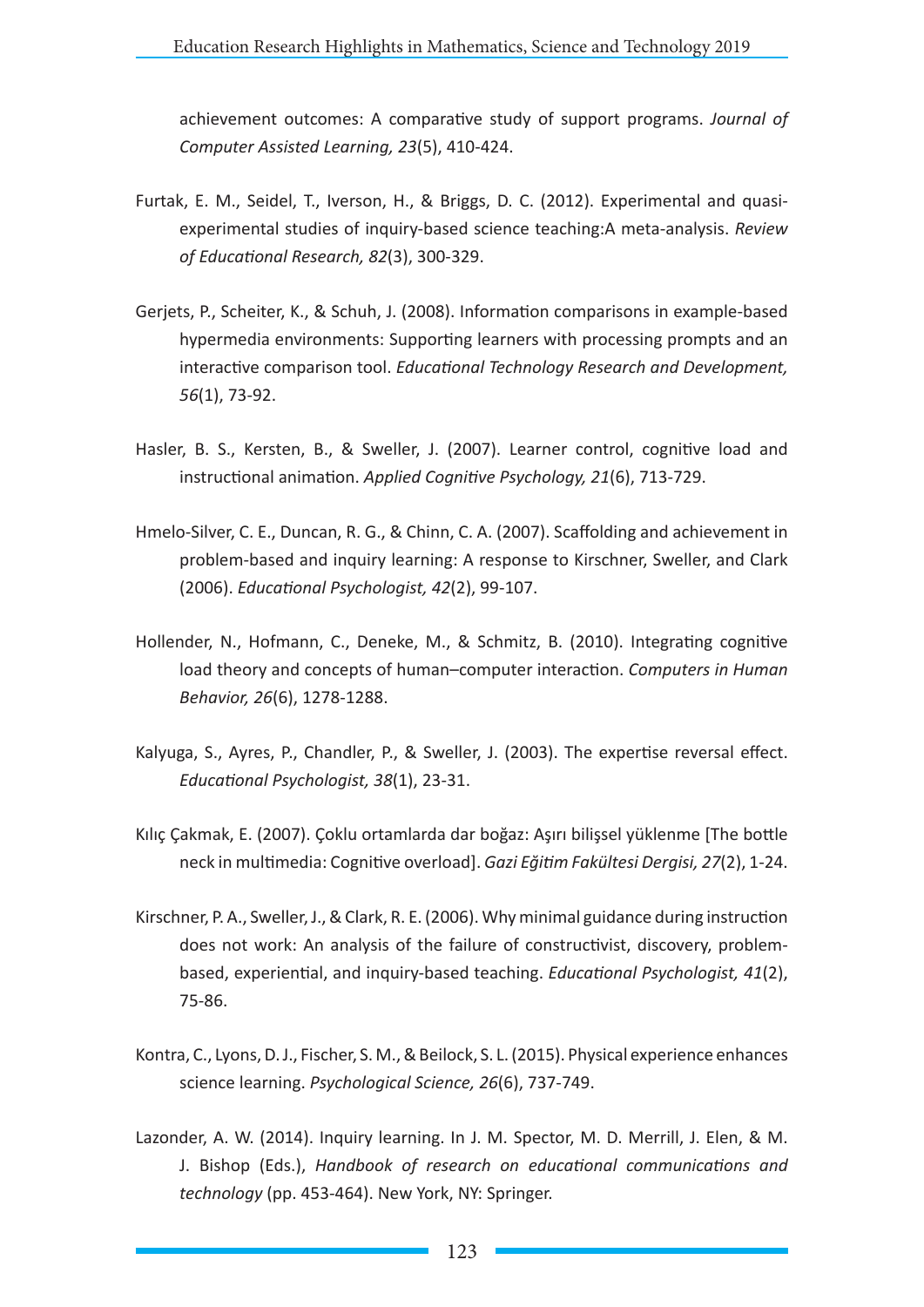- Lazonder, A. W., & Harmsen, R. (2016). Meta-analysis of inquiry-based learning: Effects of guidance. *Review of Educational Research, 86*(3), 681-718.
- Loomis, J. M., & Lederman, S. J. (1986). Tactual perception. In K. R. Boff, L. Kaufmann, & J. P. Thomas (Eds.), *Handbook of perception and performance* (pp. 1-41). New York: Wiley.
- Marcus, N., Cooper, M., & Sweller, J. (1996). Understanding instructions. *Journal of Educational Psychology, 88*(1), 49-63.
- Mayer, R. E. (2002). Multimedia learning. *Psychology of Learning and Motivation, 41*, 85-139.
- Mayer, R. E. (2005). Introduction to multimedia learning. In R. E. Mayer (Ed.), *The Cambridge handbook of multimedia learning* (pp. 1-18). Cambridge: Cambridge University Press.
- Mayer, R. E., & Moreno, R. (2002). Animation as an aid to multimedia learning. *Educational Psychology Review, 14*(1), 87-99.
- McNeil, N., & Jarvin, L. (2007). when theories don't add up: disentangling he manipulatives debate. *Theory Into Practice, 46*(4), 309-316.
- Minner, D. D., Levy, A. J., & Century, J. (2010). Inquiry-based science instruction—What is it and does it matter? Results from a research synthesis years 1984 to 2002. *Journal of Research in Science Teaching, 47*(4), 474-496.
- Mulder, Y. G., Lazonder, A. W., & de Jong, T. (2011). Comparing two types of model progression in an inquiry learning environment with modelling facilities. *Learning and Instruction, 21*(5), 614-624.

Niedenthal, P. M. (2007). Embodying emotion. *Science, 316*(5827), 1002-1005.

- Paas, F., Renkl, A., & Sweller, J. (2003). Cognitive load theory and instructional design: Recent developments. *Educational Psychologist, 38*(1), 1-4.
- Paivio, A. (1990). *Mental representations: A dual coding approach*. New York: Oxford University Press.

Sorden, S. D. (2012). The cognitive theory of multimedia learning. In B. J. Irby, G. Brown,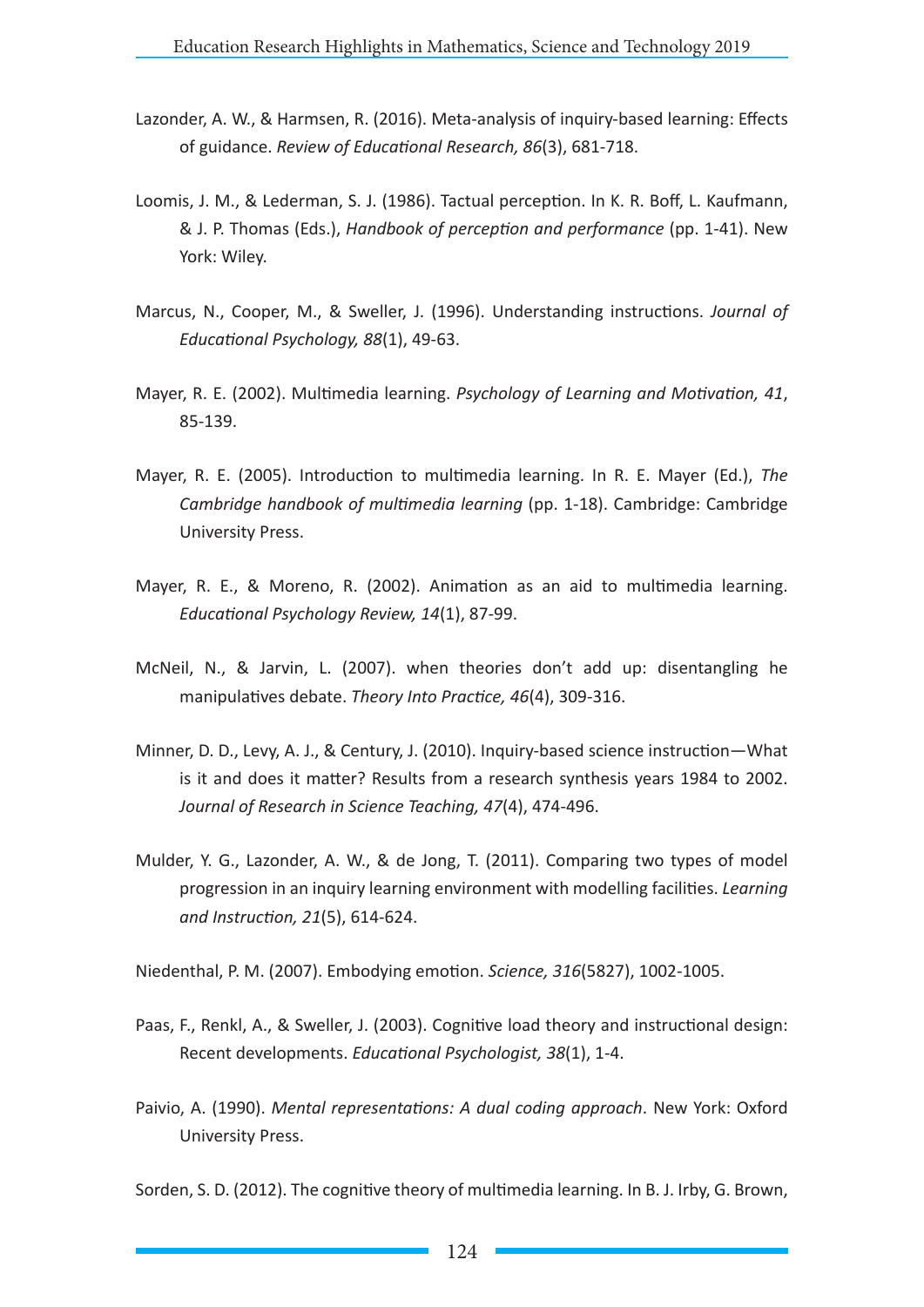R. Lara-Alecio, & S. Jackson (Eds.), *The handbook of educational theories* (pp. 155- 168). Charlotte: NC: Information Age Publishing.

- Sweller, J. (1994). Cognitive load theory, learning difficulty, and instructional design. *Learning and Instruction, 4*(4), 295-312.
- Sweller, J. (2005). Implications of cognitive load theory for multimedia learning. In R. E. Mayer (Ed.), *Cambridge handbook of multimedia learning* (pp. 19-30). Cambridge, MA: Cambridge University Press.
- Sweller, J., & Chandler, P. (1991). Evidence for cognitive load theory. *Cognition and Instruction, 8*(4), 351-362.
- Triona, L. M., & Klahr, D. (2003). Point and click or grab and heft: Comparing the influence of physical and virtual instructional materials on elementary school students' ability to design experiments. *Cognition and Instruction, 21*(2), 149-173.
- Van der Meij, J., & de Jong, T. (2006). Supporting students' learning with multiple representations in a dynamic simulation-based learning environment. *Learning and Instruction, 16*(3), 199-212.
- Sweller, J., van Merriënboer, J. J. G., & Paas, F. G. W. C. (1998). Cognitive architecture and instructional design. *Educational Psychology Review, 10*(3), 251-296.
- Van Joolingen, W. R., de Jong, T., & Dimitrakopoulou, A. (2007). Issues in computer supported inquiry learning in science. *Journal of Computer Assisted Learning, 23*(2), 111-119.
- Van Joolingen, W. R., & Zacharia, Z. C. (2009). Developments in inquiry learning. In N. Balacheff, S. Ludvigsen, T. de Jong, A. Lazonder, & S. Barnes (Eds.), *Technologyenhanced learning: Principles and products* (pp. 21-37). Dordrecht, the Netherlands: Springer.
- Van Merriënboer, J. J. G., Kester, L., & Paas, F. (2006). Teaching complex rather than simple tasks: balancing intrinsic and germane load to enhance transfer of learning. *Applied Cognitive Psychology, 20*(3), 343-352.
- Van Merriënboer, J. J. G., Kirschner, P. A., & Kester, L. (2003). Taking the load off a learner's mind: Instructional design for complex learning. *Educational Psychologist, 38*(1), 5-13.